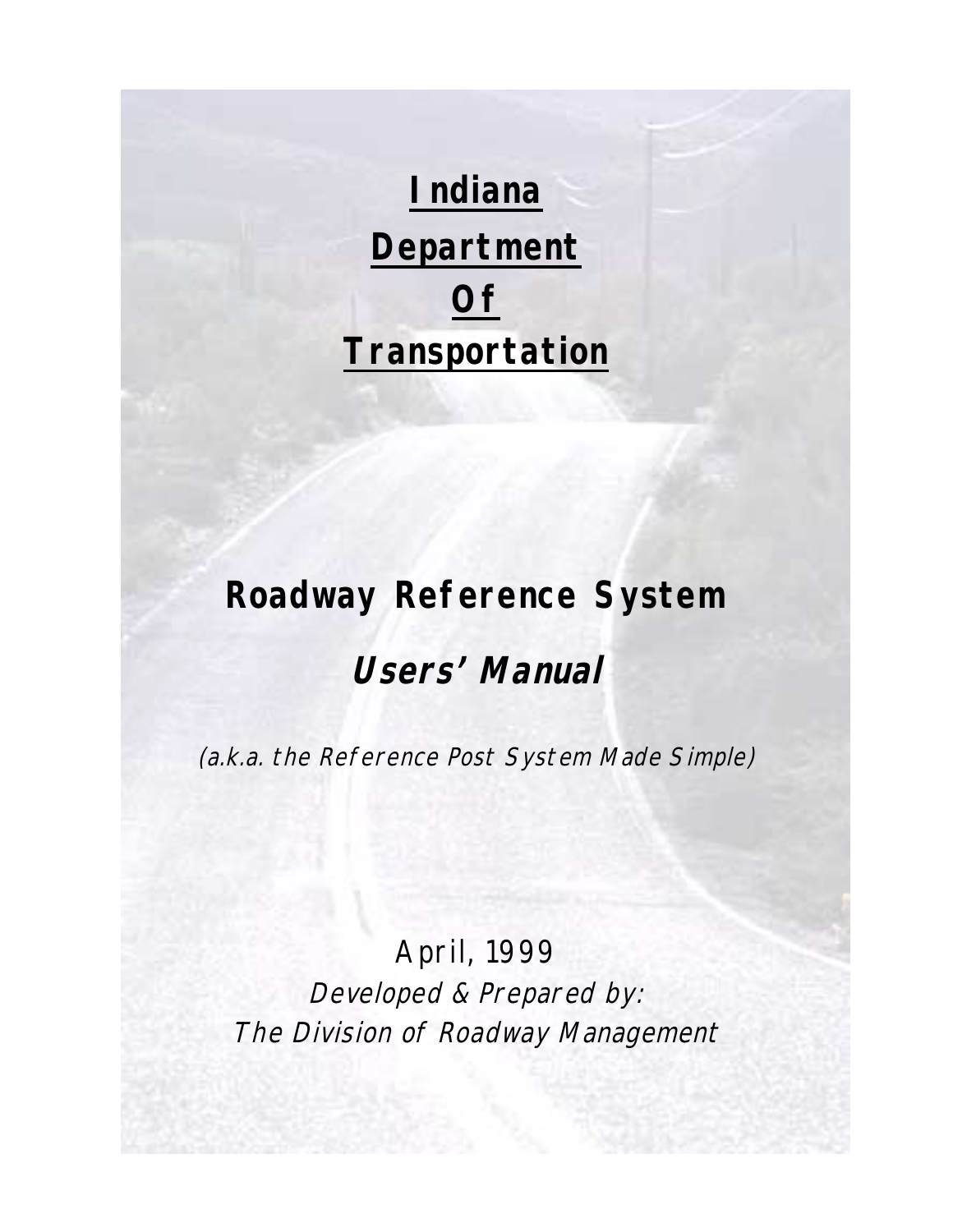# **Table of Contents**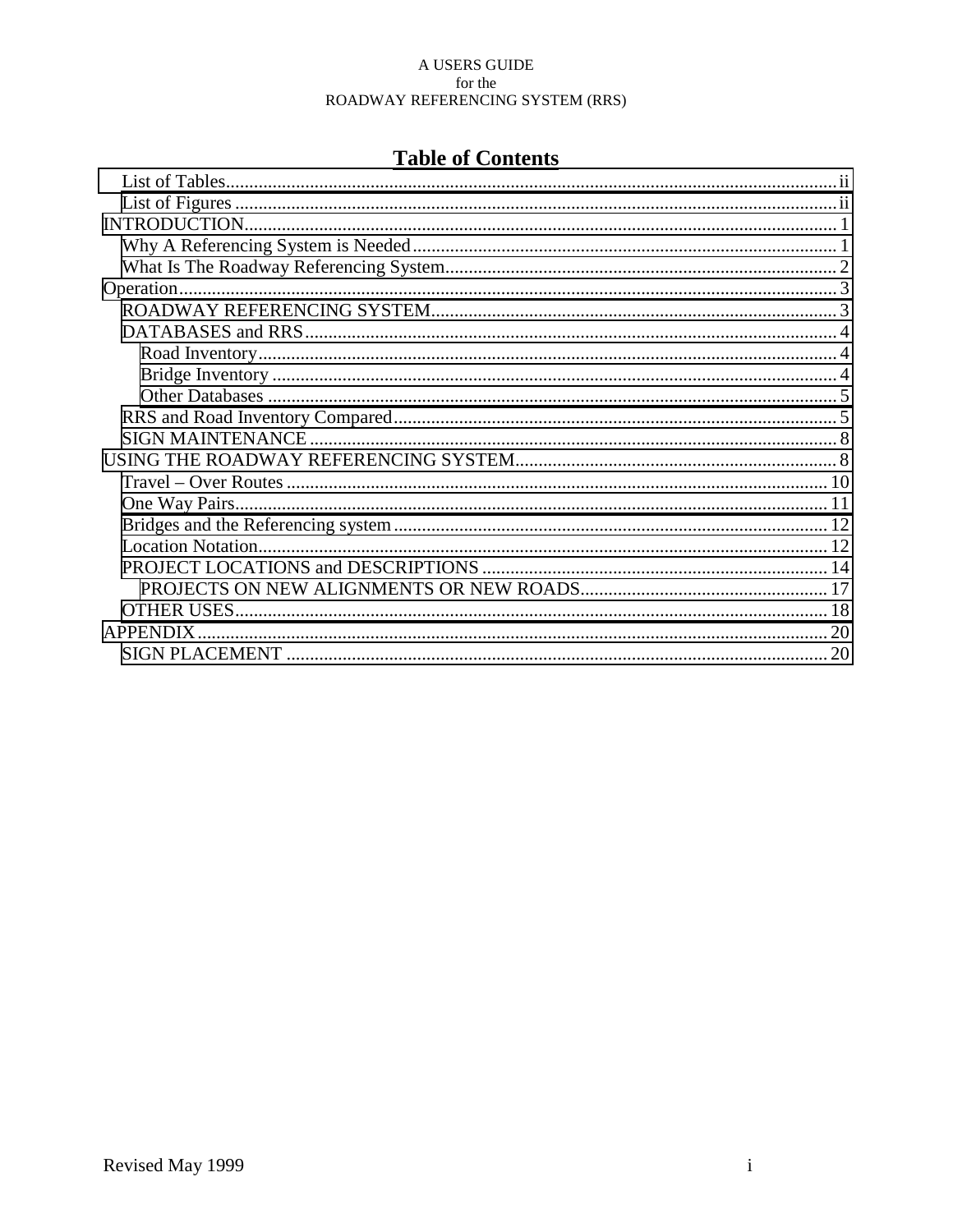# <span id="page-2-0"></span>*List of Tables*

| Table 1: Reference Posts and County Log Mile System             |  |
|-----------------------------------------------------------------|--|
| Table 2: Multiple Countys, Reference Posts and County Log Miles |  |
| Table 3: Database & Field Structure                             |  |

# *List of Figures*

| 25 |
|----|
| 26 |
| 27 |
| 28 |
| 29 |
| 30 |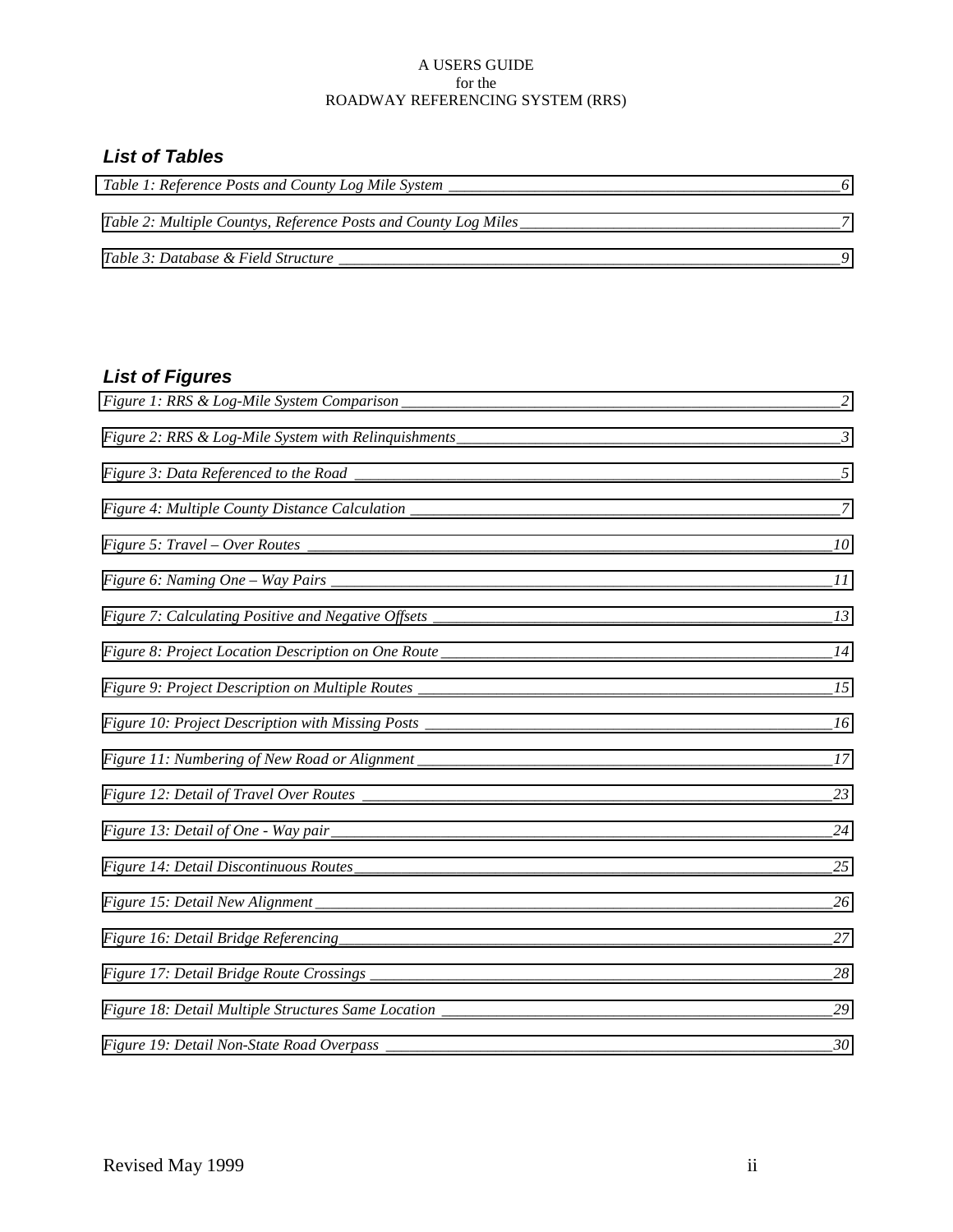# <span id="page-3-0"></span>**INTRODUCTION**

# *Why A Referencing System is Needed*

For a modern roadway management system to function properly, information is required. Traffic data, road roughness, condition evaluation, maintenance performed, history (age, costs, materials), inventory (function, county, lanes, shoulders, access locations), pavement structure components, bridges, drainage features, and accident history are some of the fundamental building blocks of informed decision making. Such information must first: be available and second be managed in such a way as to quickly provide the answers to questions asked by individuals not only at all management levels but also of various disciplines to allow sound and knowledgeable decisions.

Information that is compiled by means other than location, such as date, Contract number or DES number, does not allow easy retrieval if a specific location is desired. Locations which are narrative can not be easily sorted and are often inconsistent, varying greatly in reference to county roads, city streets, municipalities, and land marks. Different highway log mile systems have been developed but not correlated to each other, consequently, a large volume of information has been gathered and stored but it is not readily accessible to various users due to a lack of common location format or correlated references.

Each element of information described above can be related to a *location* on or along a road. A clear, concise and easy to use method of reporting this information to a *location* is necessary in order to retrieve and report the data. In addition the data must be related to common "reference points" in a consistent manner.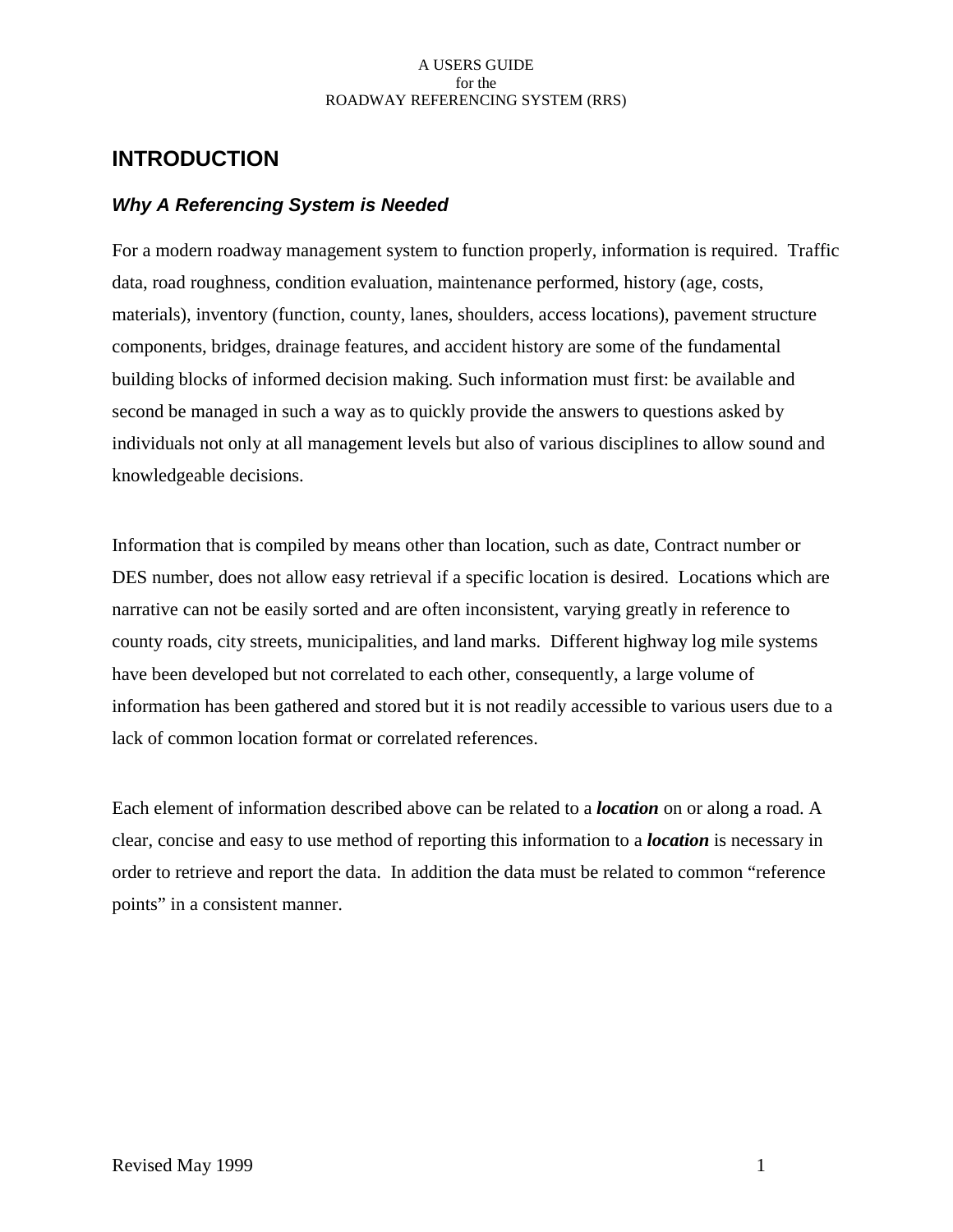# <span id="page-4-0"></span>*What Is The Roadway Referencing System*

The Roadway Referencing System (RRS) is a means to relate a data element to a position or extent along a road to a known point. The main distinction between the RRS and other systems that use a "log-mile" method, such as the Road Inventory, is the Roadway Referencing System is a means to report the *location* of information relative to a known, *set* point (reference post) along a route, whereas the Road Inventory relates the point of information as a *distance* (Alog) from a beginning point of the route (see Figure 1: RRS & Log-Mile System Comparison).

# **Figure 1: RRS & Log-Mile System Comparison**



**Roadway Referencing System**

### **Log-Mile System**

One major advantage to the RRS is that once set, the post location remains constant through time and therefore any information related to that post stays constant through time unaffected by realignments, or relinquishments occurring "upstream" from its' location. The log-mile method of relating occurrences as a distance (Alog) often requires the "relocation" of every occurrence with any change occurring upstream (see [Figure 2: RRS & Log-Mile System with](#page-5-0) [Relinquishments\)](#page-5-0).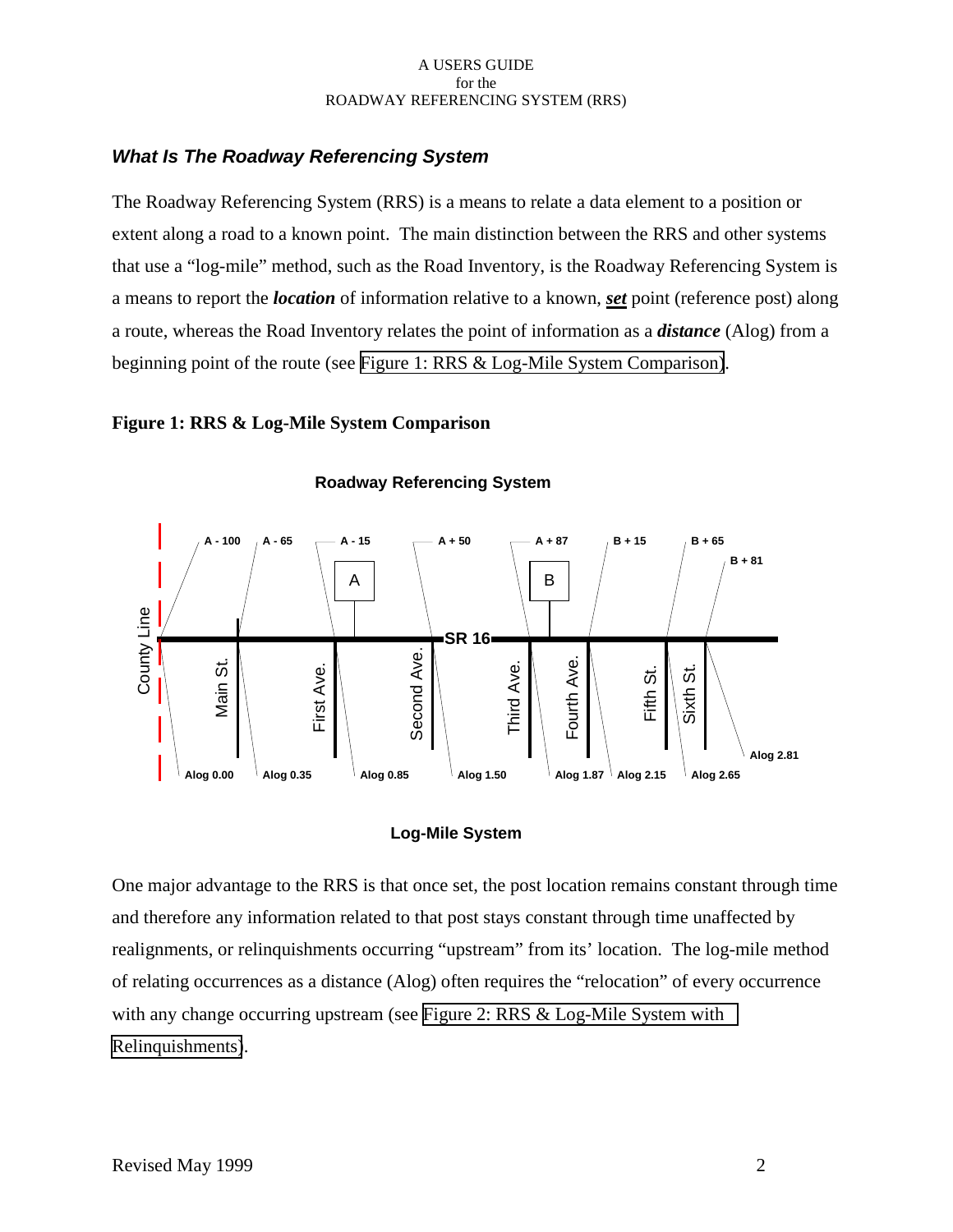<span id="page-5-0"></span>

**Roadway Referencing System**

**Figure 2: RRS & Log-Mile System with Relinquishments**

The Roadway Referencing System (RRS) also provides uniformity to many elements of information. The Referencing system allows data to be extracted for a particular section of road from various computer files maintained by different individuals. All elements must be referenced to the roadway in a consistent manner. The heart of the System is the installation of reference signs on all state roads for quick and consistent reference to locations.

# **Operation**

# *ROADWAY REFERENCING SYSTEM*

Initially, reference signs are placed at nominal 1 mile increments, at the whole mile as determined from the road inventory, on all "active" roads under INDOT jurisdiction. The distance between signs within a given stretch of road may change due to a new alignment in that area. The signs on the Interstate will remain as they currently are. The signs are continuous numbered starting from zero at the south or west start of the road. For most purposes the south or west start of the road can be determined from the numbering of the route. Odd numbered roads run from South to North . Even numbered roads run from West to East. A few exceptions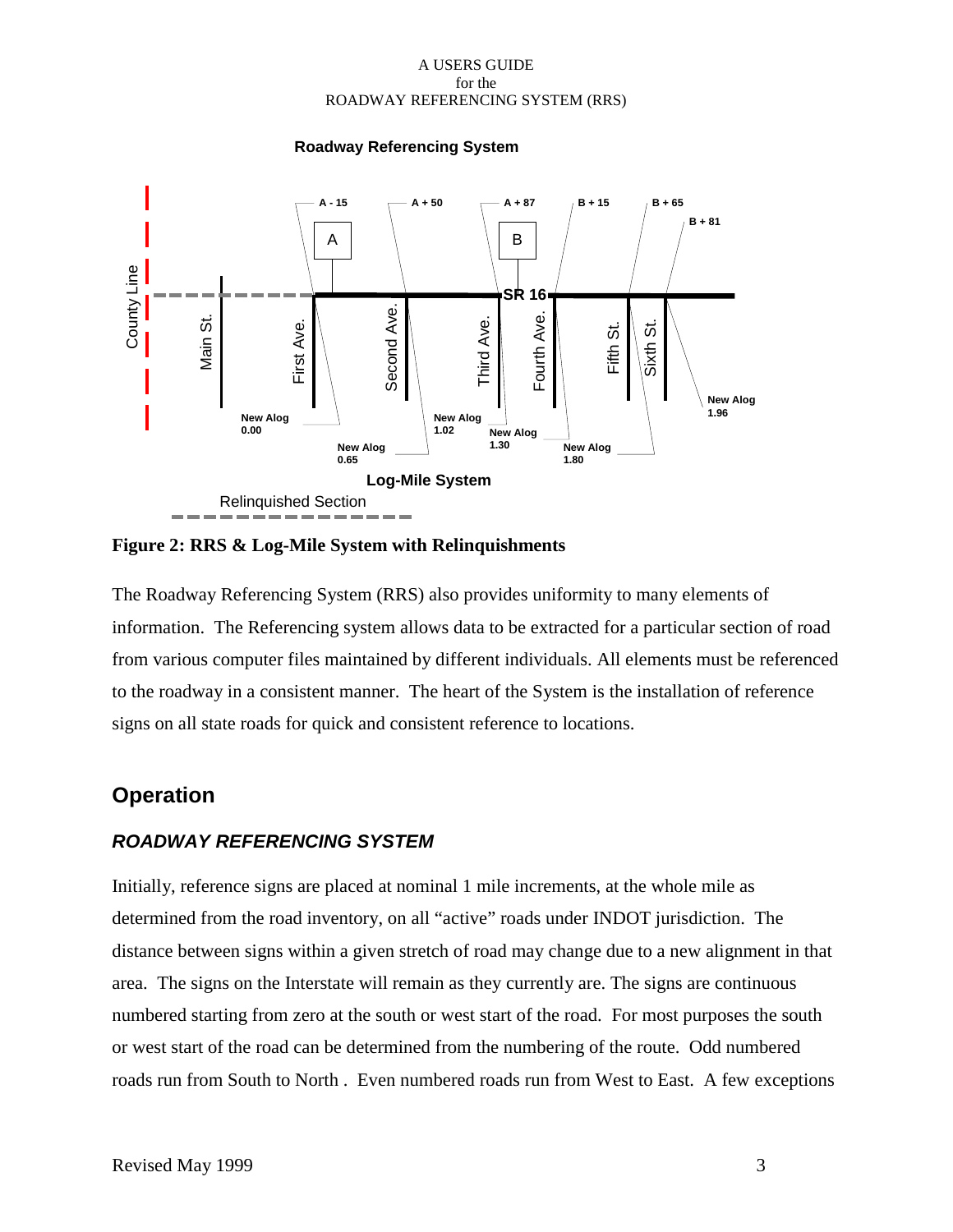<span id="page-6-0"></span>to this rule occur on the small "spur" roads which usually go to state parks or institutions or are old state roads remaining after bypasses are placed. In any case, the direction as established in the Road Inventory will control.

# *DATABASES and RRS*

### Road Inventory

The road inventory database is composed of two tables, one strictly numeric table and one text table. The first table is used to track specific attribute data in numeric form along a route. It uses the route/county intersection as it's point of origination and termination for distance measuring. The second table is comprised of a text field, an adjusted log mile field, and a sort key combination. The text field is used to describe a landmark or point of interest. The adjusted log mile (Alog), measured to the nearest 0.01 mile, relates that feature to (distance from) the route/county line point. The sort key combination enables the text file to be "sorted in order" with the strictly numeric tabular table to provide a more comprehensive view of the route.

The reference signs could be considered points of interest along the route and thereby incorporated into the second of the two above mentioned tables. Once located in this manner, the other points of interest could then be extracted with the distances shown as the reference sign name "plus offsets" similar to stationing. Additional manipulations would be required to extract the other significant attribute data maintained in the other table. Creating a relationship between the three tables would be difficult under current practices.

# Bridge Inventory

All bridges are marked with a reference sign which has the plus mileage (offset distance). A mainframe file is maintained in which the reference sign, the bridge N.B.I., and structure number are equated. In this way, knowing the reference location of the bridge from the reference sign, information from the mainframe bridge inventory can be accessed and assimilated into and compared with other datasets.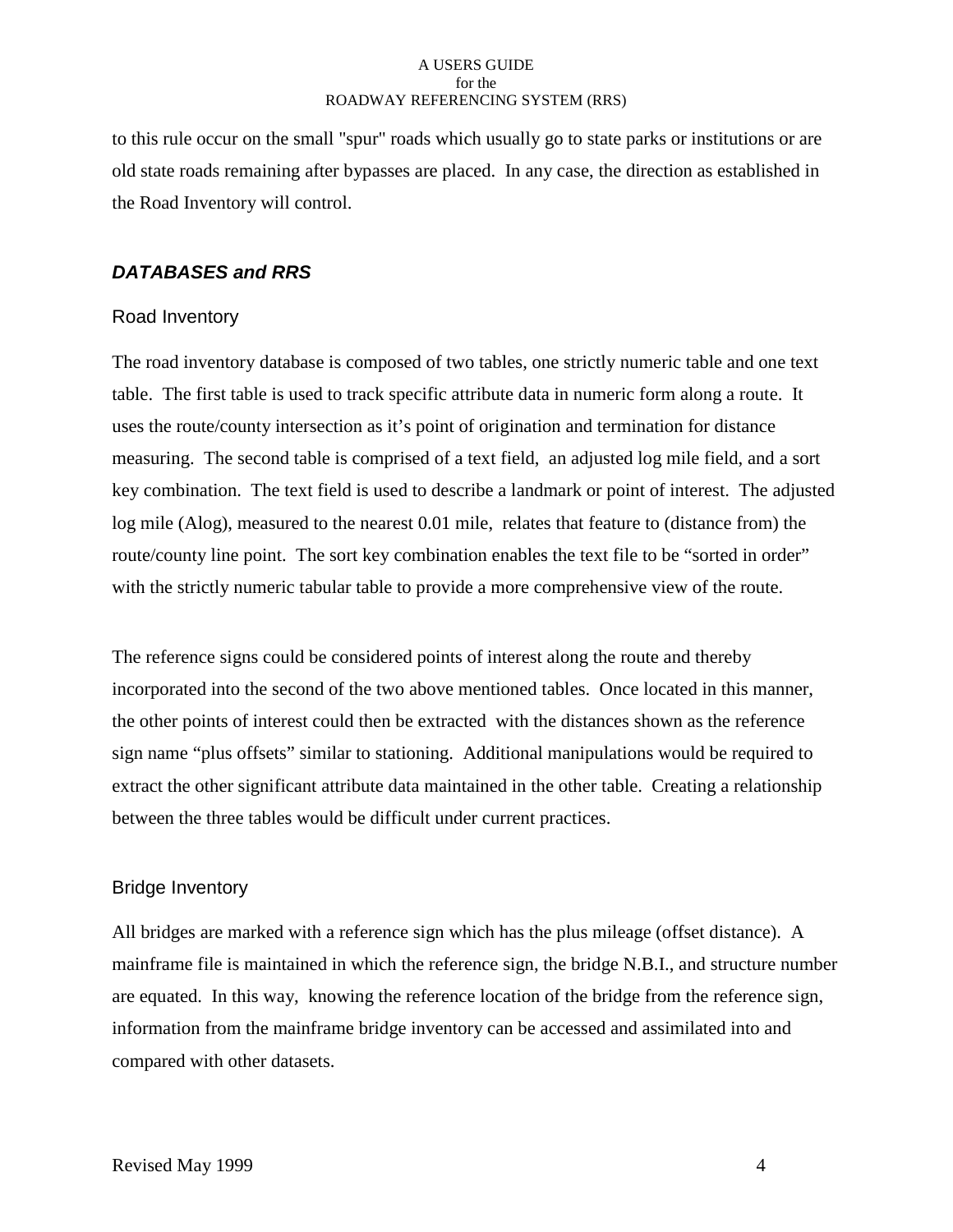# <span id="page-7-0"></span>Other Databases

Other data files which could be linked in this manner are project descriptions, accident reports and permit locations. Then by knowing a location, information can be retrieved and compared to other information such as ADT, pavement width or bridge data which is linked to the same location. Examples of information which can be linked by location through the Referencing system are shown in Figure 3.



**Figure 3: Data Referenced to the Road**

# *RRS and Road Inventory Compared*

The reference signs are *REFERENCE POINTS ONLY*. The signs are "names" for known spots on the road. The names happen to be, but are *not required to be* sequentially numbered along the road. By being "names" for known locations the reference sign does not necessarily have to be at the log mile the sign number indicates. The sign is placed to meet field conditions, to avoid obstacles, and also adjusted for new alignments.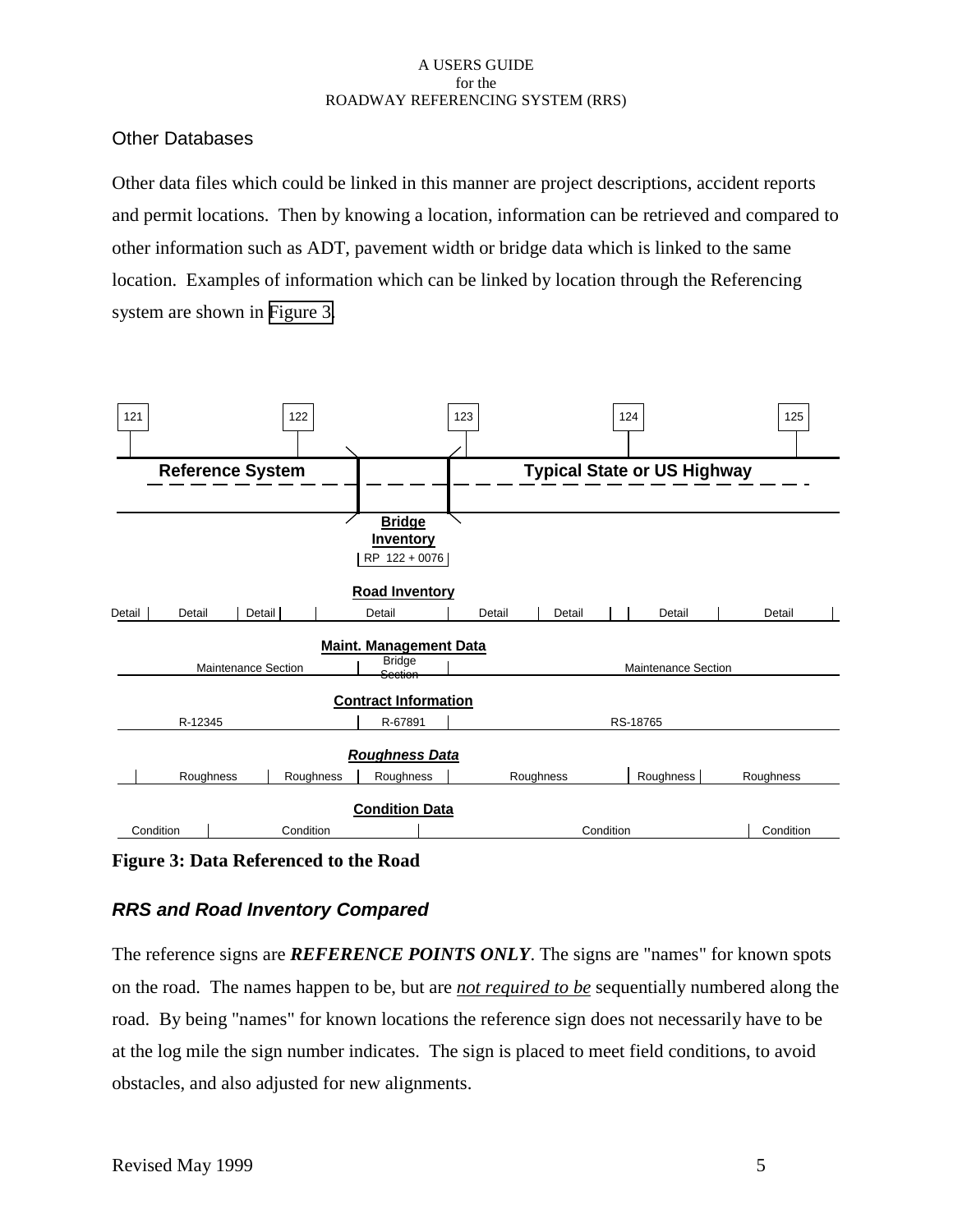<span id="page-8-0"></span>Therefore, a record of the log mile as shown in the Road Inventory versus the reference number ("name") must be maintained. For example, when sign #101 is placed in the field, its continuous log mile location can be 101.09 miles from the beginning of the route and have an Alog of 3.85 and this is recorded in the Road Reference file. The sign is a name to index information to the Road Inventory Data Base. But it also serves as a close indicator of roadway mileage for communicating locations. But, the signs are NOT "mile posts" or "mile markers" since total distance can not be accurately determined from the name on the signs. Only the Road Inventory Data Base can provide actual distances.

The Road Inventory Data Base, an actual cumulative distance file, allows the distance between two references to be computed. For example, given two references on a route to describe a project start and end limits, RP 245+30 and RP 258+80, the accurate length, for engineering purposes, is not the difference between these points. The actual locations of reference signs 245 and 258 must be known. The two references define the project location and can give an approximate length. The start of the job is 0.30 miles beyond reference sign 245. The Road Inventory Data Base provides the information for determining more accurate lengths. Suppose the Reference File contains the following entries for these reference signs:

| Reference Sign | Log Mileage (county log method) |
|----------------|---------------------------------|
| 245            | 24.97                           |
|                | 38.04                           |

| <b>Table 1: Reference Posts and County Log Mile System</b> |  |  |  |
|------------------------------------------------------------|--|--|--|
|------------------------------------------------------------|--|--|--|

The distance between the two reference signs is 38.04 -24.97, or 13.07 miles, **not** 13 miles (258- 245). The length of the project is  $13.07 + 0.80 -0.30$ , or 13.57 miles. But if the references are subtracted;  $(258+80)-(245+30)=13.50$ . This is not the length of the project. The start of the project is 0.30 miles beyond 245 reference sign, and can be physically located in the field and in the data file. The "log mileage" is not needed unless an accurate distance calculation is desired.

A complication which occurs due to the Road Inventory restarting the Adjusted log mileage to zero at each county line. In the previous example, the two references *could have been* in two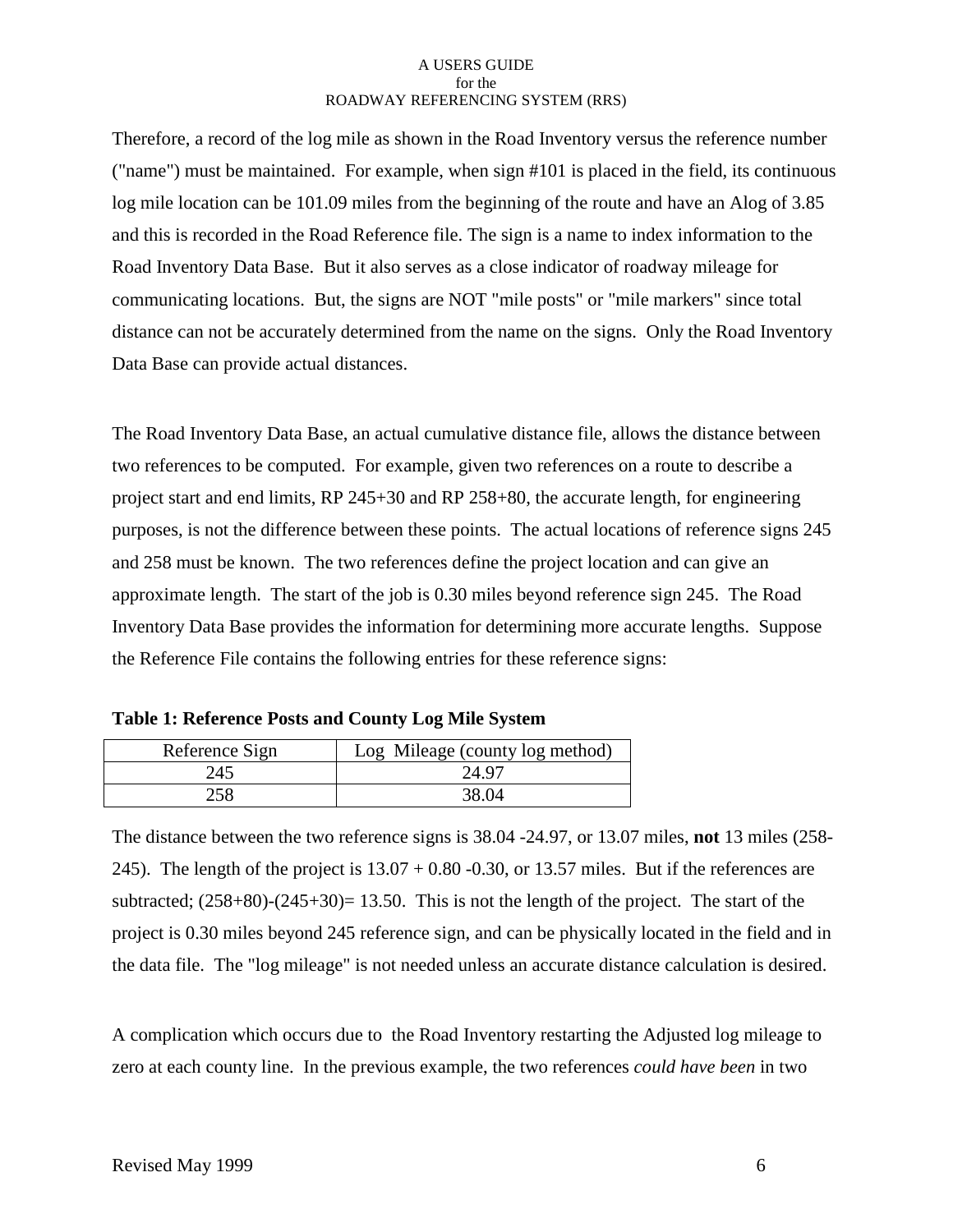<span id="page-9-0"></span>different counties, so that the entries in the Reference File might be as follows: (See Table 2  $\&$ Figure 4).

|  | Table 2: Multiple Counties, Reference Posts and County Log Miles |  |
|--|------------------------------------------------------------------|--|
|  |                                                                  |  |

| Reference sign | Log Mileage | $\sim$ ounty |
|----------------|-------------|--------------|
| 245            | 24.97       |              |
|                |             |              |

The Reference file also shows County 1 ends and County 2 begins at log mile 30.07. The actual distance between RP 245+30 and RP 258+80 is as follows:  $30.07 - (24.97 + 0.30) + (8.04 +$  $(0.80) = 13.64$  miles as shown below.

# **Figure 4: Multiple County Distance Calculation**



In general the method for determining distance when in two different counties is: (ENDING COUNTY LINE MILEAGE - START MILEAGE + END MILEAGE) Where in this example:  $START = RP\ 245+30 = 24.97 + 0.30$  and END =RP  $258+80 = 8.04 + 0.80$ 

For most purposes the subtraction of the Start and End reference will be close to the actual distance. Upon installation the reference signs are very close to the true distances. Only as our roads change in length will the actual mileage vary from the Reference Sign's number.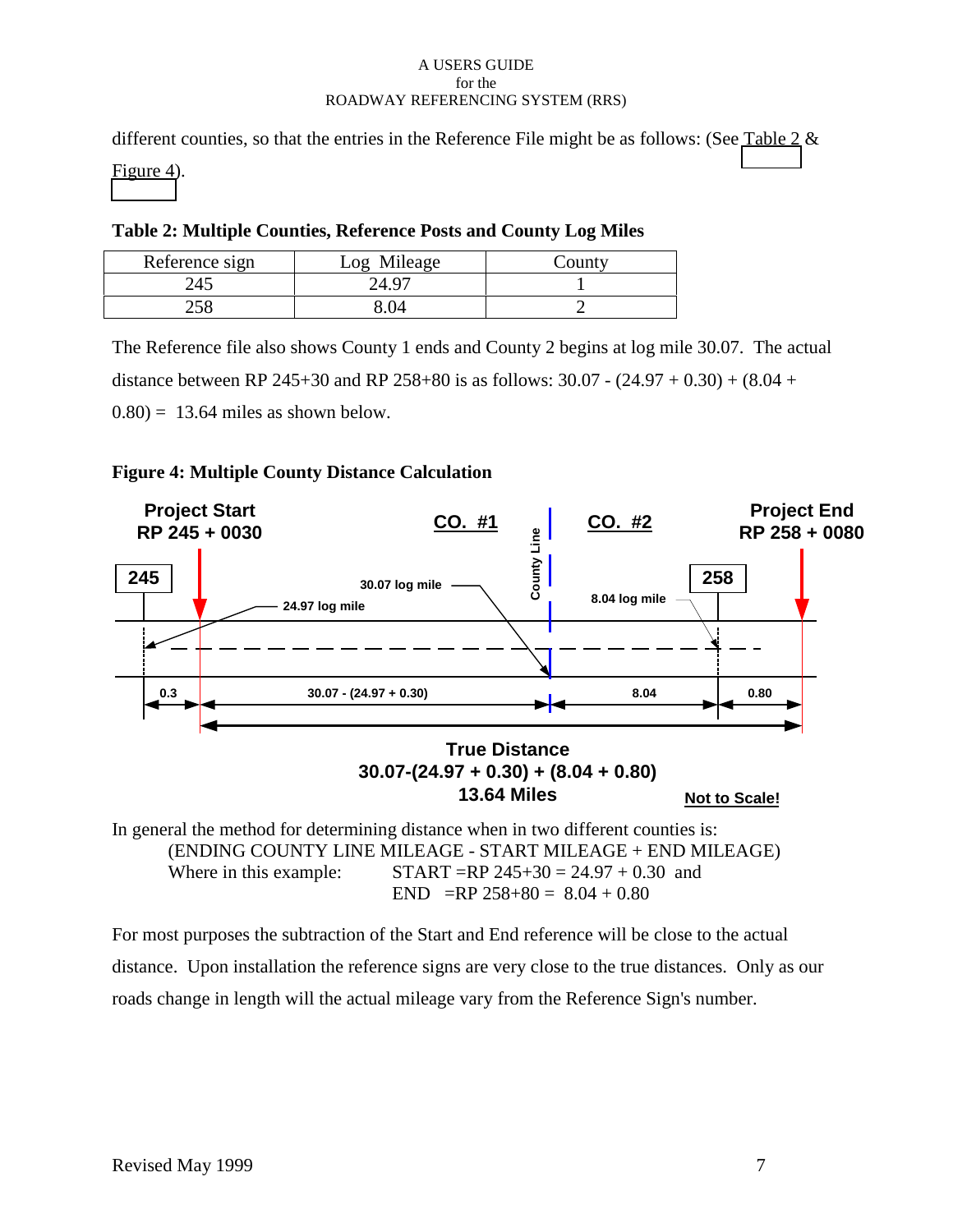<span id="page-10-0"></span>This type of manipulation is also needed to convert existing P.C. inventories in county log format to the referencing system method.

# *SIGN MAINTENANCE*

The repair or replacement of reference signs to keep the referencing system usable is a District sign maintenance activity. Sign installations that are leaning, have holes, or have lost legibility will be noted for replacement. If the location for a missing sign is not physically evident, the replacement location must be verified with the District or Roadway Management in the central office before replacement. Missing signs must be replaced within 0.01 mile of its original position. The periodic replacement of reference signs to provide adequate legibility will constitute a district sign replacement activity. This work should be scheduled in conjunction with other sign replacement programs.

None of the above mentioned activities includes installation of new signs due to construction activities. Such work should be included in RS, R, T, and B contracts. Contracts must make provisions to allow for the removal and proper replacement of the Reference Signs. If removed for construction activities, the sign must be replaced in the same approximate location as it was previously, if possible. If a sign must be relocated inform the Roadway Management. New alignments, new roads, and new bridges, must consider the placement of corresponding reference signs.

# **USING THE ROADWAY REFERENCING SYSTEM**

The description reporting of locations on and along the road are a daily activity by many people. The Roadway Referencing System is an easy way to find locations along a road without back tracking to a county line. An accident, work site, address, drive or any location can be communicated as a distance, measured from a the nearest reference sign, i.e. 0.5 miles north of Reference Sign 76 or .3 miles south of Reference Sign 13 and would be noted as 76 + 0050 and  $13 - 0030$  respectively.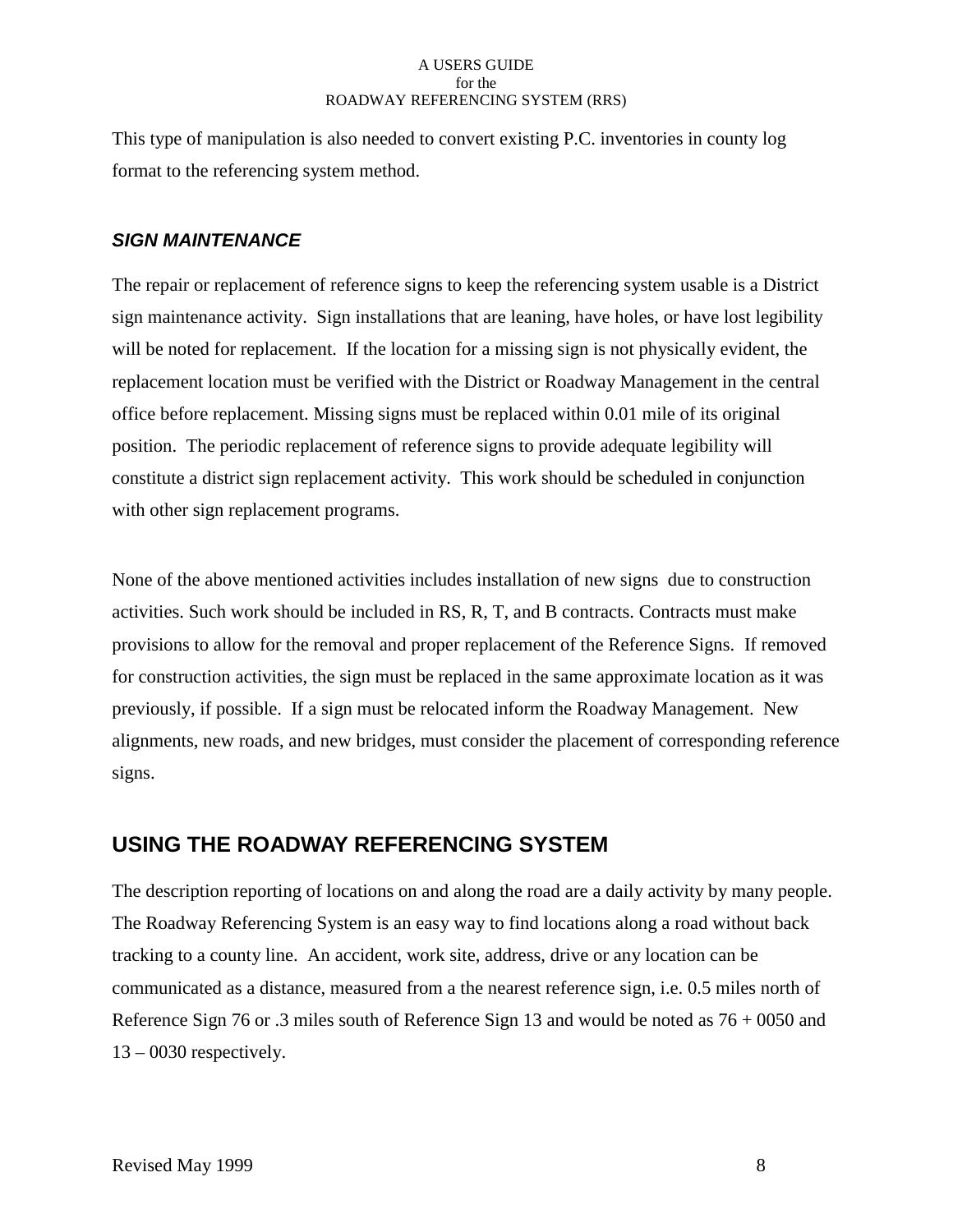<span id="page-11-0"></span> The reference signs are located to the nearest 0.01 mile with a precision of plus or minus 26 feet. Therefore it is necessary to remember that they are *NOT* surveying monuments. Nor should they be used for engineering detail. The reference signs *ARE* more than precise enough for activities such as radio communications, crew work site locations, and other daily operations where odometer precision is sufficient. In order to use the Roadway Referencing system to describe more precise locations, the use of a DMI (Distance Measuring Instrument) should be considered.

For consistent reporting of information by location using the Road Referencing System a few rules and conventions must be used by all divisions/departments/districts. The key for data files to be relational by location is to use consistent ROUTE NAMES and REFERENCE LOCATIONS. All location information must follow the form of Route Type, Route Name, From, To or At. The format that follows shows how and what information should be recorded for consistent reporting of location descriptions. It is not necessary data be in this order, but must it be in separate fields as shown. Each application must be examined as to how this information can be implemented. Contact Roadway Management for help in coordinating reports and data files.

| Route | Route      | Direction <sup>1</sup> | From       | From Ref.       | To Ref.    | To Ref.     |             |
|-------|------------|------------------------|------------|-----------------|------------|-------------|-------------|
| Type  | No.        |                        | Ref. Post  | Offset $^{2,3}$ | Post       | Offset      |             |
| A     | <b>NNN</b> | Α                      | <b>NNN</b> | <b>NNNN</b>     | <b>NNN</b> | <b>NNNN</b> | $A = Alpha$ |
|       |            |                        |            |                 |            |             | $N = No$ .  |
|       | 65         |                        | 201        | 45              | 207        |             |             |
|       | 421        |                        | 140        | 102             | 142        | 56          |             |
|       |            |                        |            |                 |            |             |             |

**Table 3: Database & Field Structure**

*NOTE: <sup>1</sup> "Direction" is not the compass direction of the piece of road but the primary direction of travel where direction "I" = increasing post number (Northbound or Eastbound) and "D" = decreasing post number (Southbound or Westbound). US 421 is a N & S road and US 8 is an E & W road. See page 9 for more details. 2 "Offset" is measured in hundredths of a mile with an assumed decimal place( e.g. 102 = 1.02miles, 54 = .54 miles). <sup>3</sup> From post and offset are to be used as the description for bridge, culvert work, or sign work, which is considered to be "AT" a location.*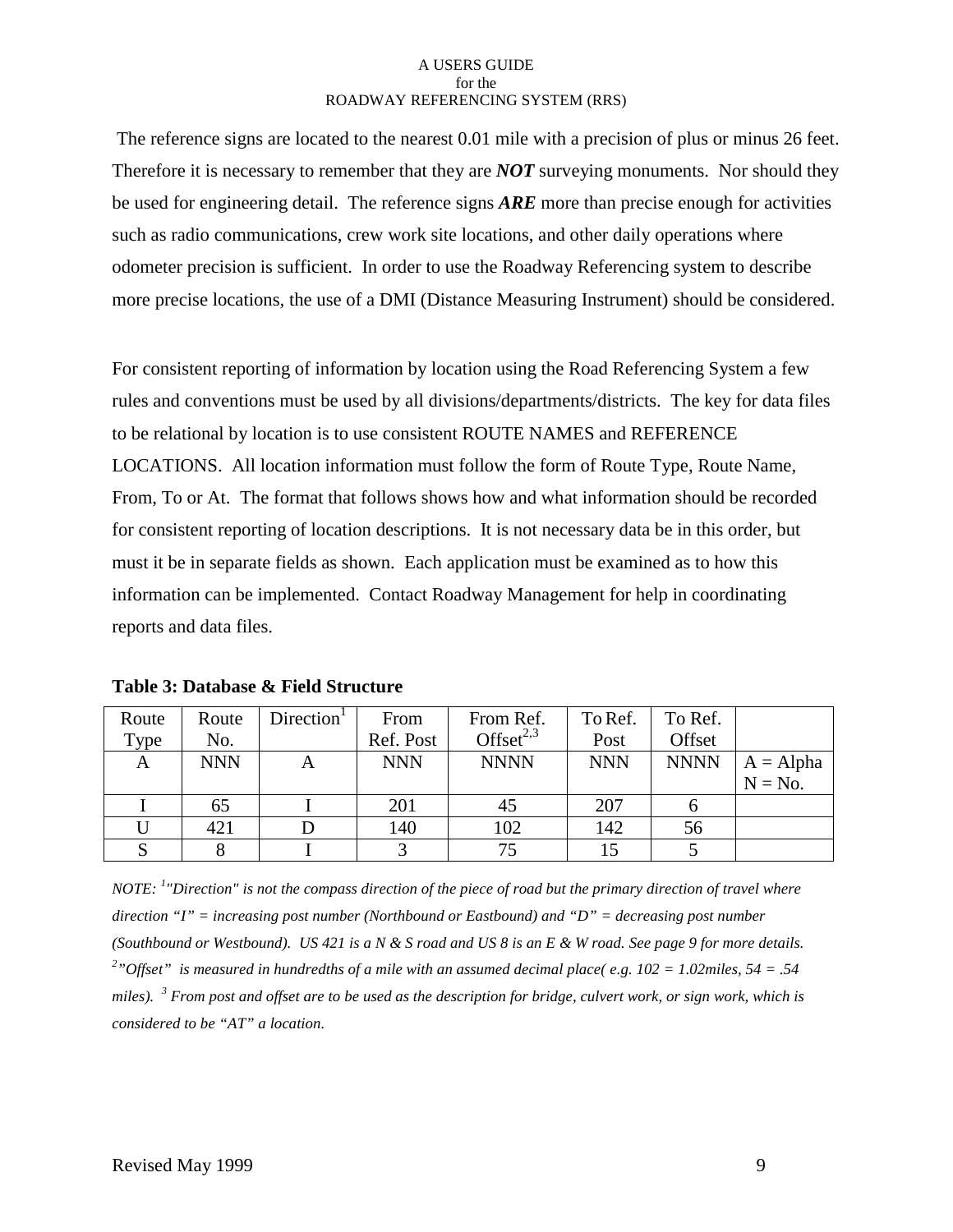<span id="page-12-0"></span>In addition to the required information, a narrative "From" & "To" is helpful in understanding of where RP 142+56 is on US 421.

# *Travel – Over Routes*

The Route Type, Route Name and Reference Point define a specific From/To/At. The Route Name must be correct to get the information filed in the right place. The Route Name may be question on travel-overs and one-way pairs. It can also be a problem if directional information is being used. In all cases the Route Name must carry the Route Type. There are some routes of different type with the same number (I 65 and SR 65).

"Travel - overs" occur when two or more routes "travel – over" the same section of pavement. For data maintenance purposes one of the two routes is designated as the primary route and all attribute data is assigned (or tracked) by this route. The rules for determining which route takes precedence are simple. 1) Interstates take precedence over US routes, which take precedence over State Roads. 2) When two routes of the same type are involved, the route with the smaller number takes precedence( see Figure 5). There are a few exceptions to this rule, the most notable being I-465. Following the rules I-465 would travel – over I-74, but in reality the section is reported as I-465.

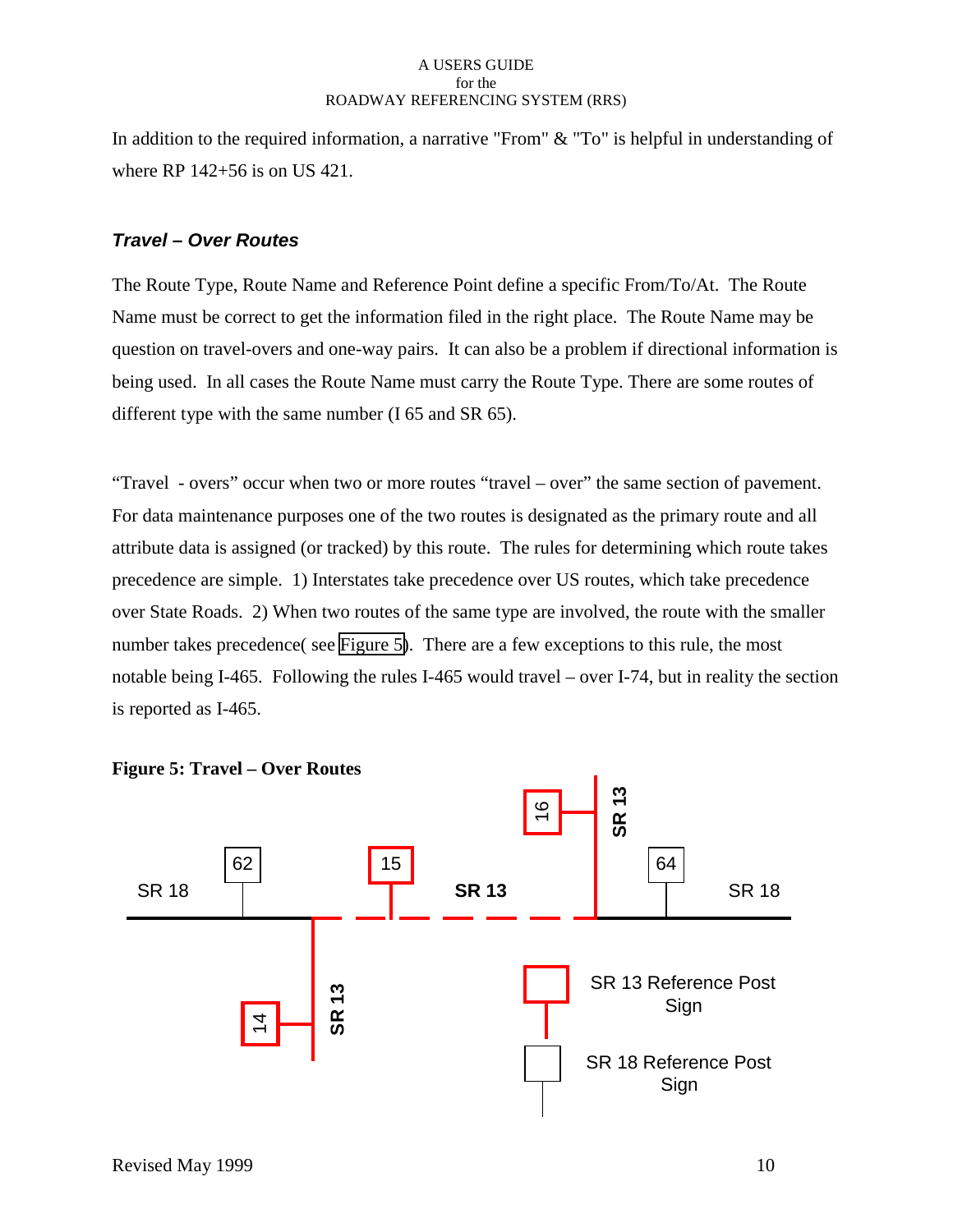# <span id="page-13-0"></span>*One Way Pairs*

In essence a one-way pair is two different state roads which happen to share the route type and the route name. For location descriptions on "one-way Pairs", the Route Type and Name must be clear as to which street is being referred to. Each section (street) of the one way pair must have the travel direction, Increasing or Decreasing, noted in the Route Type/Number/Direction. For example the one-way pair in Terre Haute is US 40 I (eastbound) and US 40 D (westbound). Thus two unique names for the road are made to fit into the proper file slot. Direction is noted as Increasing distance from the beginning of the road (the primary direction of the route Eastbound or Northbound) or decreasing the distance from the beginning of the route (secondary direction of the route – Southbound or Westbound).





The same I or D designation applies to data which is directional, such as roughness or a project which is on one lane or side of the road. If no direction is indicated, normal, bi-directional routes are assumed. "B", for bi-direction must be used if data is sometimes directional. Each application must be examined for direction. For some applications direction is of no concern. Others may need, or prefer left and right as data fields. These applications should be discussed with Roadway Management to check for compatibility.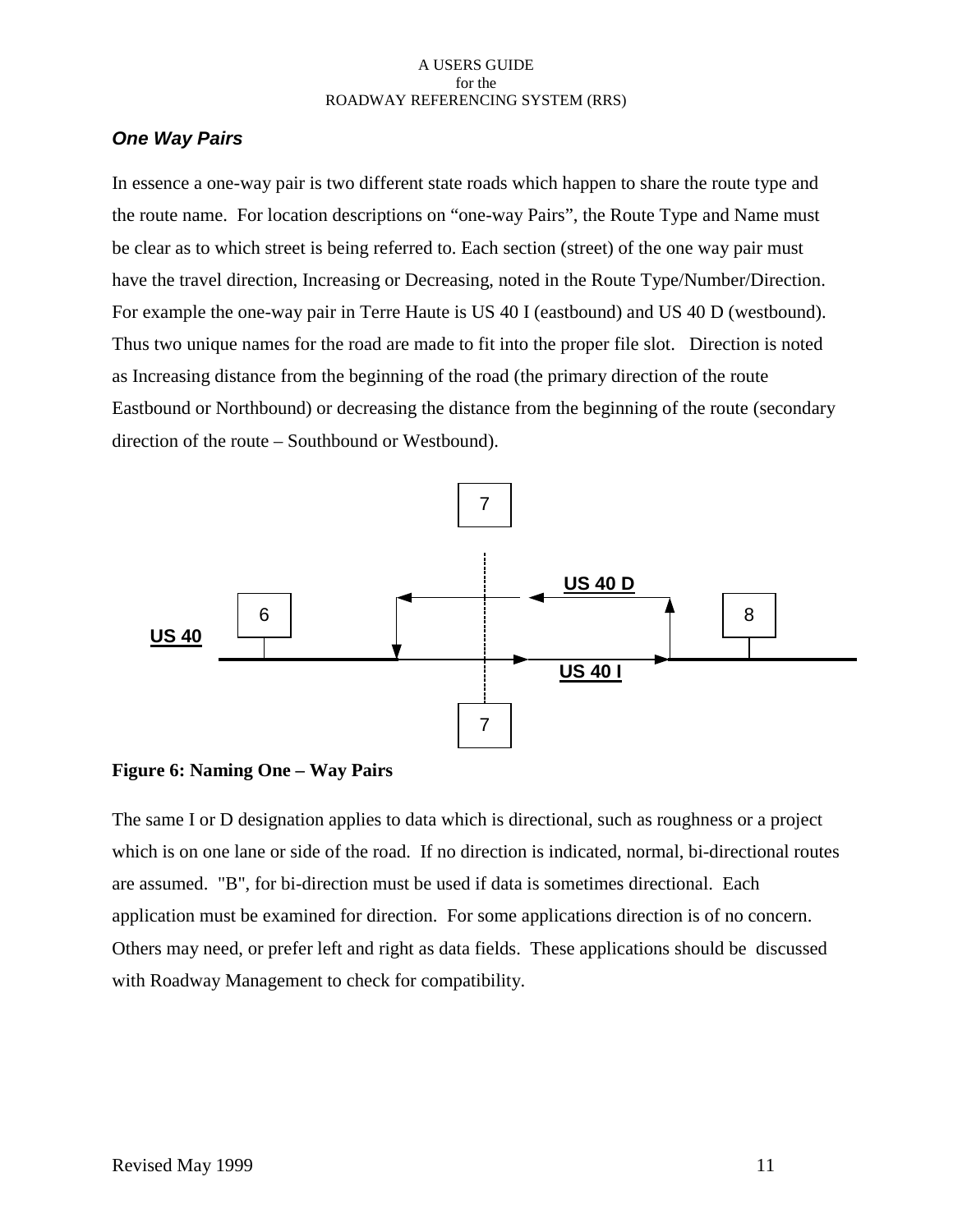# <span id="page-14-0"></span>*Bridges and the Referencing system*

Bridges are inventoried and referenced to the Referencing system. Signs are installed that represent the Reference Location for each bridge. Theoretically the distance shown is to the mid-point of the structure. For most purposes the inventory reference sign for that bridge should be used in the From for the location along with the Route Type and Number. Direction of travel is also needed for twin structures. "R" for ramps is also shown on some structures. Both the direction and ramp designation is shown on the signs and inventory. These too must be used when referring to a structure. These locations are "equated" to the bridge structure number and can be used instead of the bridge structure number to identify any bridge. The reference number of the bridge should be used in any project description when bridge rehabilitation or replacements are within a larger "R" contract.

Intersections of State Roads with other State Roads at a grade separation or interchange are assumed to meet at the point where the two center lines intersect. Ramps are not referenced or included in travel distances. Ramp inventories exist and the distances exist, but are not part of the Referencing system.

# *Location Notation*

The other item for location information is the point of reference used by the Referencing system. The reference signs are *points of reference only*! They are a series of known locations along a road which we are "naming" with sequential numbers. It just so happens that they also closely follow the accumulated mileage along the route. The same results would occur if the signs were marked A, B, C, D, ...AA, AB, etc. The reference signs are used to locate **positions** on the road. Each "From", "To", & "AT" point must be referenced from a "whole" road reference sign. (*Points along the road should not be measured from Bridge Reference Signs!)* The format for notation is "Reference Sign + Mileage" or "Reference Sign - Mileage". RP 143 + 43 is the normal fashion to write a "From", "To" & "AT" and the preferred method. The plus or minus distance is called the Offset. However, if Sign #143 and #144 are 1 mile apart, then RP 144-57 describes the same location as RP 143+43.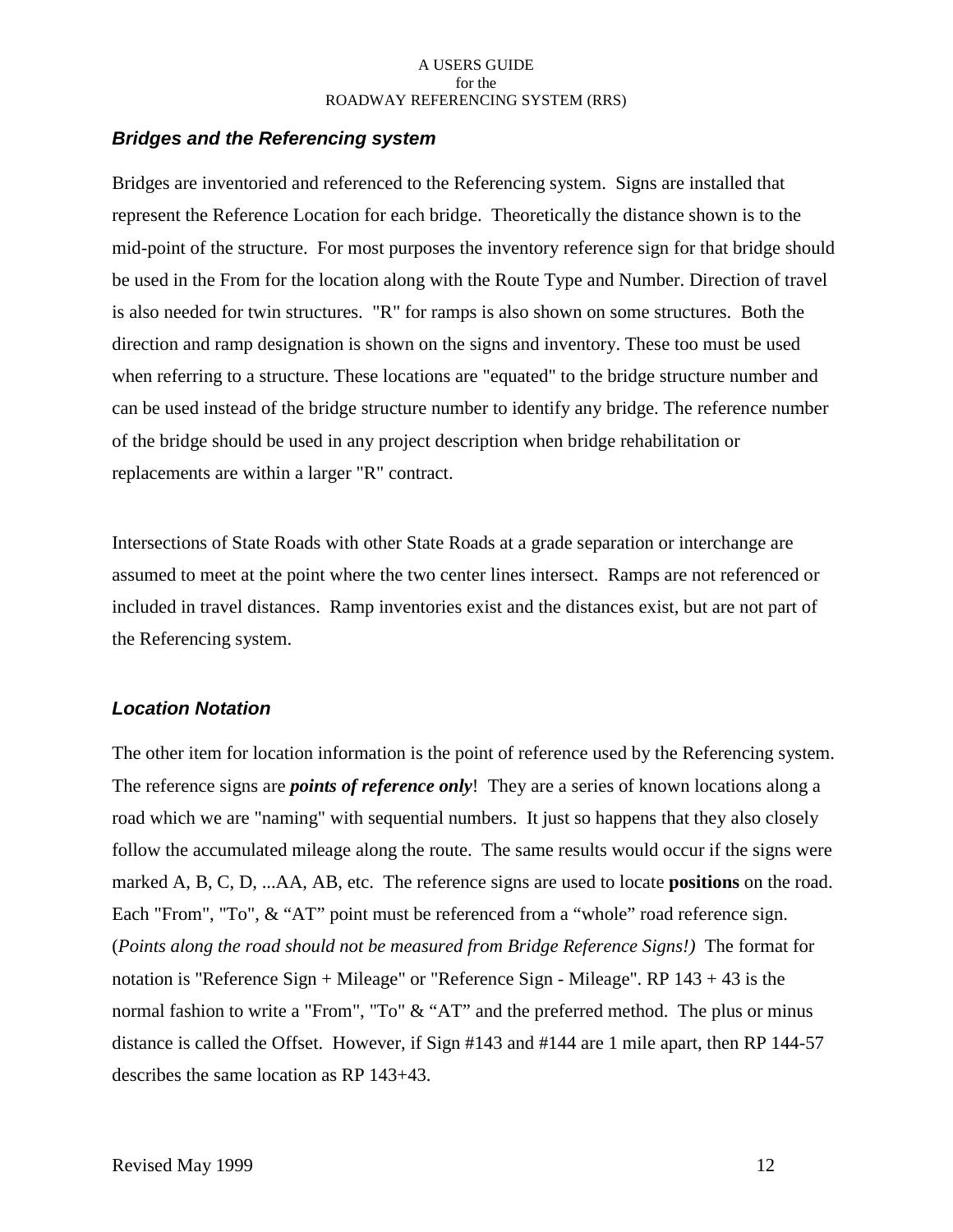<span id="page-15-0"></span>Because of travel-overs, one-way streets and divided highways the RP " $+$ " or " $-$ " distance has benefits depending on the direction of travel, and whether a location is known and a reference is needed, or whether a reference is known and a position on the road is needed. The direction of travel may only let you measure in one direction. Or the closest sign may be ahead a short distance while the sign behind is several miles back before a travel-over. Care must be given to the fact that the Reference Signs may not be 1 mile apart. RP 144-50 is not the same location on the road as RP 143+50 if Sign #144 and #143 are more or less than 1.00 mile apart. (For day-today use with odometer this difference will be minor, if noticeable.) For data entry purposes the Reference Point must be converted from "-" format to the equivalent "+" format. To do this the distance between the posts must be determined and the minus distance is subtracted from this to get the equivalent plus location.



*Where A, B, and C are the Sign Post Designators*

# **Figure 7: Calculating Positive and Negative Offsets**

If a location like the intersection of two state roads or a major feature is being described, it may be easier and will be more precise to look up the reference plus in the inventory. The sign and landmark pluses are shown on terminals for office use. Print-outs can be made.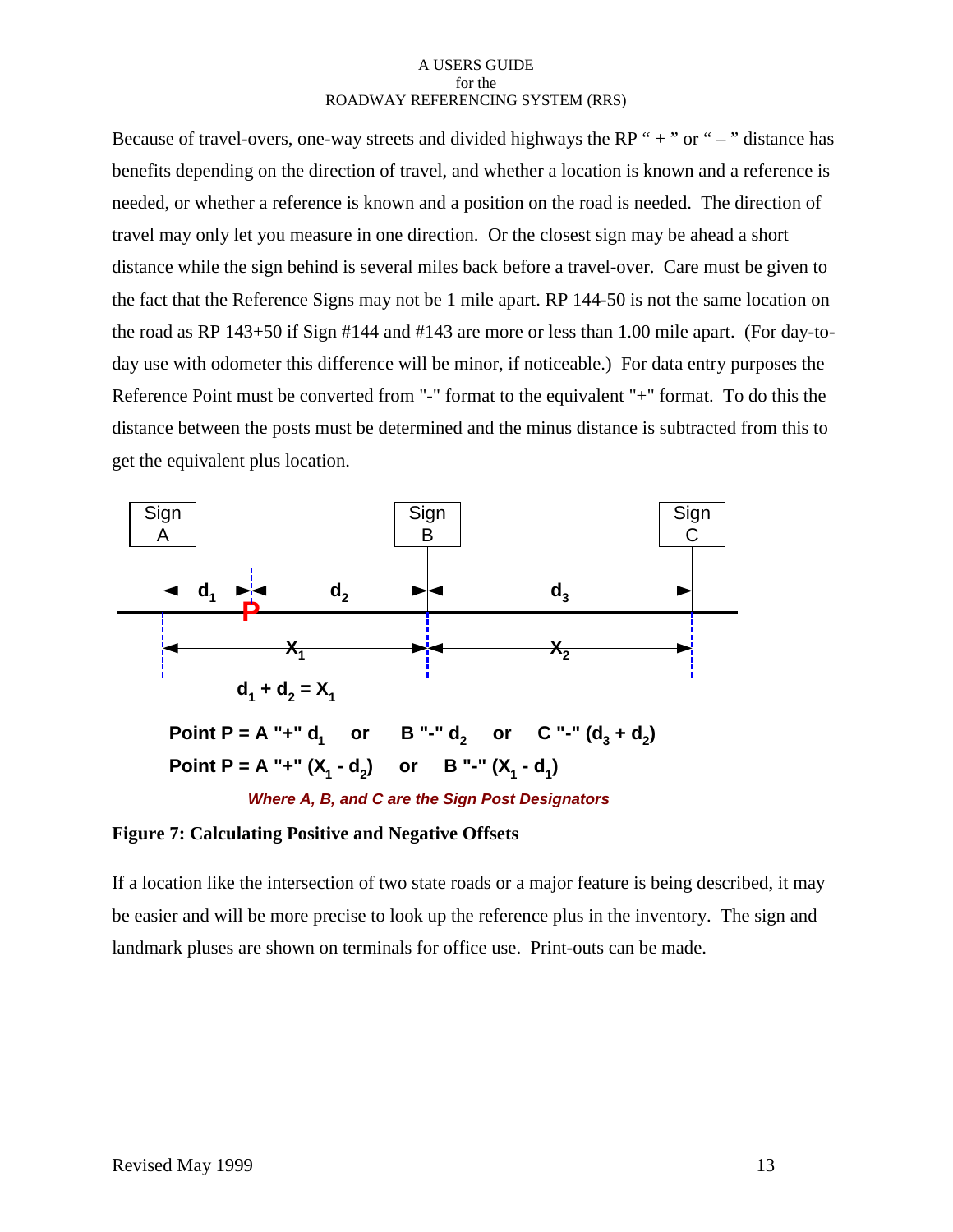# <span id="page-16-0"></span>*PROJECT LOCATIONS and DESCRIPTIONS*

All project, contract and work area descriptions for work on "active" INDOT jurisdiction routes must show the location using the Referencing system. Work and projects on Local Public Agency, institution locations and "old state road" locations will not have references and cannot follow the system. By using consistent location descriptions, DES, Project, and Contract numbers can be correlated by location. As described before, each project location must contain the following elements:

| ROUTE: Type & Number DIRECTION(optional): | FROM: TO: |  |
|-------------------------------------------|-----------|--|
| NARRATIVE:                                | FROM:     |  |

"FROM" always starts at the lower reference number. The offset for the "FROM" and "TO" should be shown to the nearest 0.01 mile and should be shown in the normal format of "SIGN + DISTANCE". See the following examples of project descriptions.



**Figure 8: Project Location Description on One Route**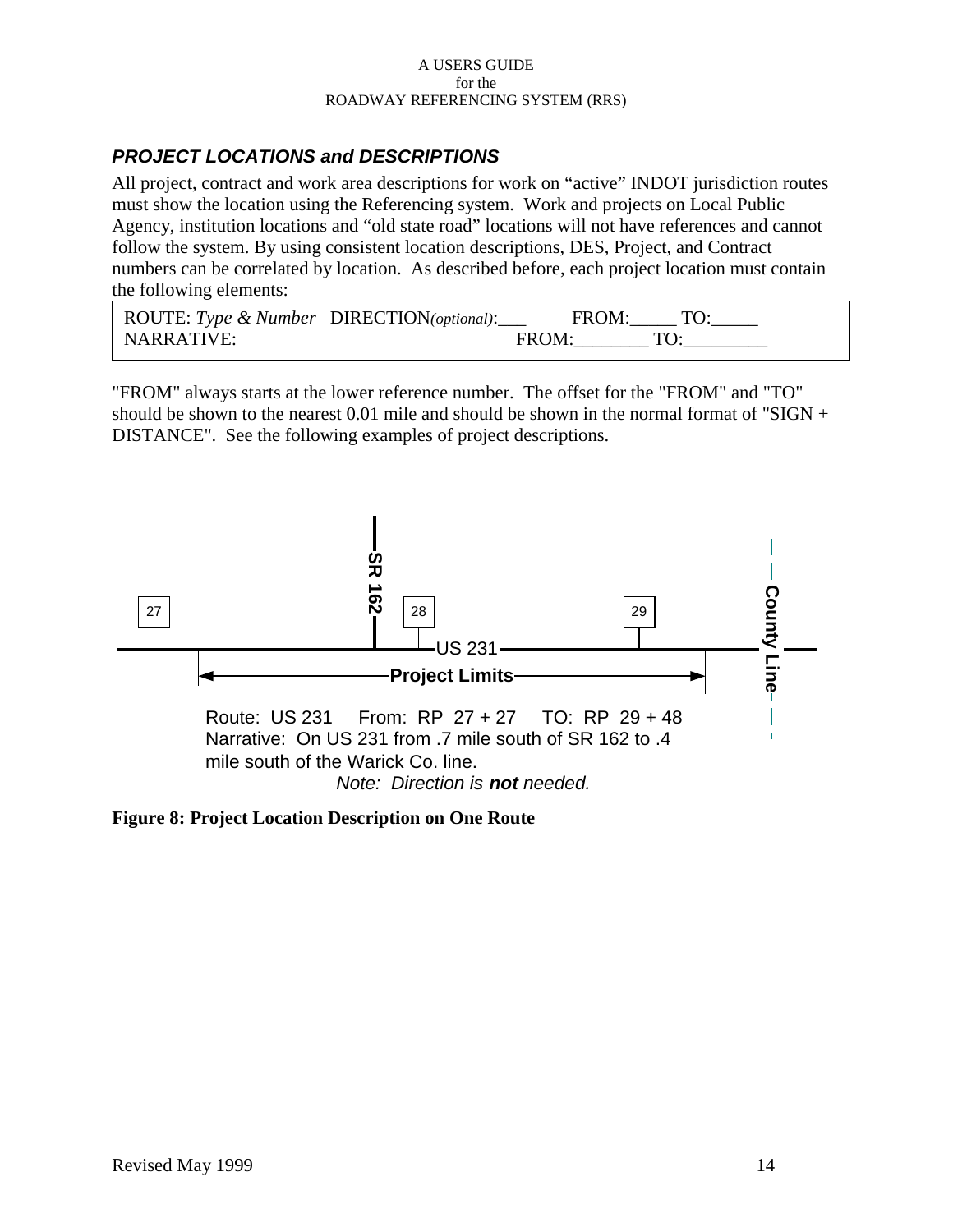<span id="page-17-0"></span>In this example SR 218 travels over SR 5. The project really starts on SR 5 and the description using the Referencing system must show the proper route and then the proper reference points for the respective routes. The narrative conveys the simplest description. As a side note, caution should be used when defining projects extending over various routes. The need, standards or importance may not be the same for the various segments. Also, local usage of route numbers must be checked. Not all routes are named what they may be considered locally.



**Figure 9: Project Description on Multiple Routes**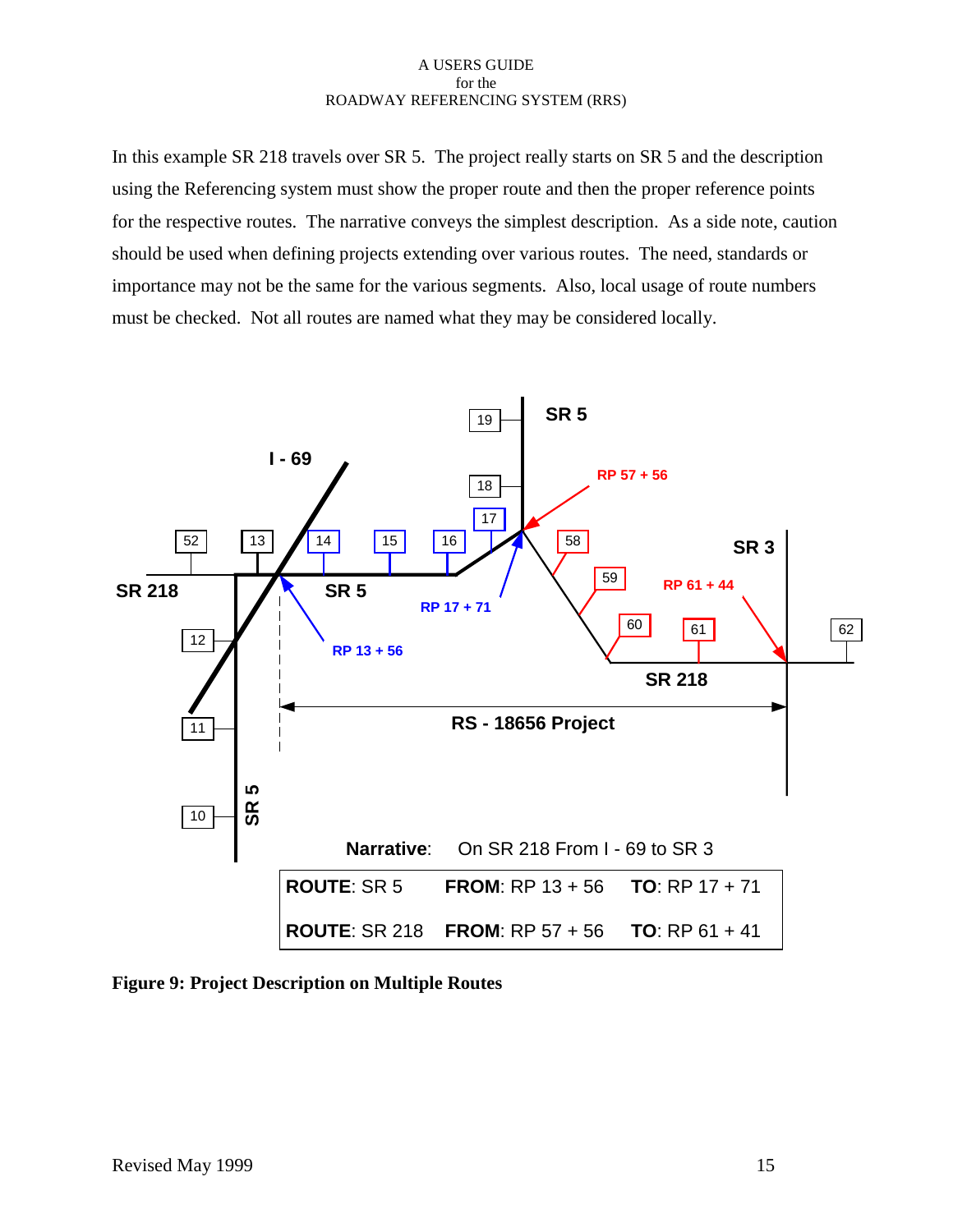<span id="page-18-0"></span>In this example the project starts on a State Route which begins after traveling over a US route. The signs are continuous for the US route. No sign #15 or #16 exists on the State Route. What is the reference for the start of this project? One possible answer is RP 17-85. The start of the project could also be determined from Sign #14 or from the inventory data which shows this intersection measured from an Imaginary Sign #16. For most applications RP 17-85 should be converted to RP 16+15. In this case the number can be subtracted since Sign #16 exists only on "paper" and is considered to be exactly one mile from Sign #17.



**Figure 10: Project Description with Missing Posts**

Not all projects follow a single "Route/From/To" description. Examples are Raised Pavement Marker, Mowing, or Guard Rail Maintenance contracts which use descriptions like; Various routes, Various locations. Efforts should be made to assign the work to a route and reference when possible. But some projects, such as district wide guard rail repair or traffic maintenance contracts have no assignment to location. For these types a route of SR 00, a reference of "From" 500 and district should be used . This is a catch-all file and makes retrieval difficult, so should be used as little as possible.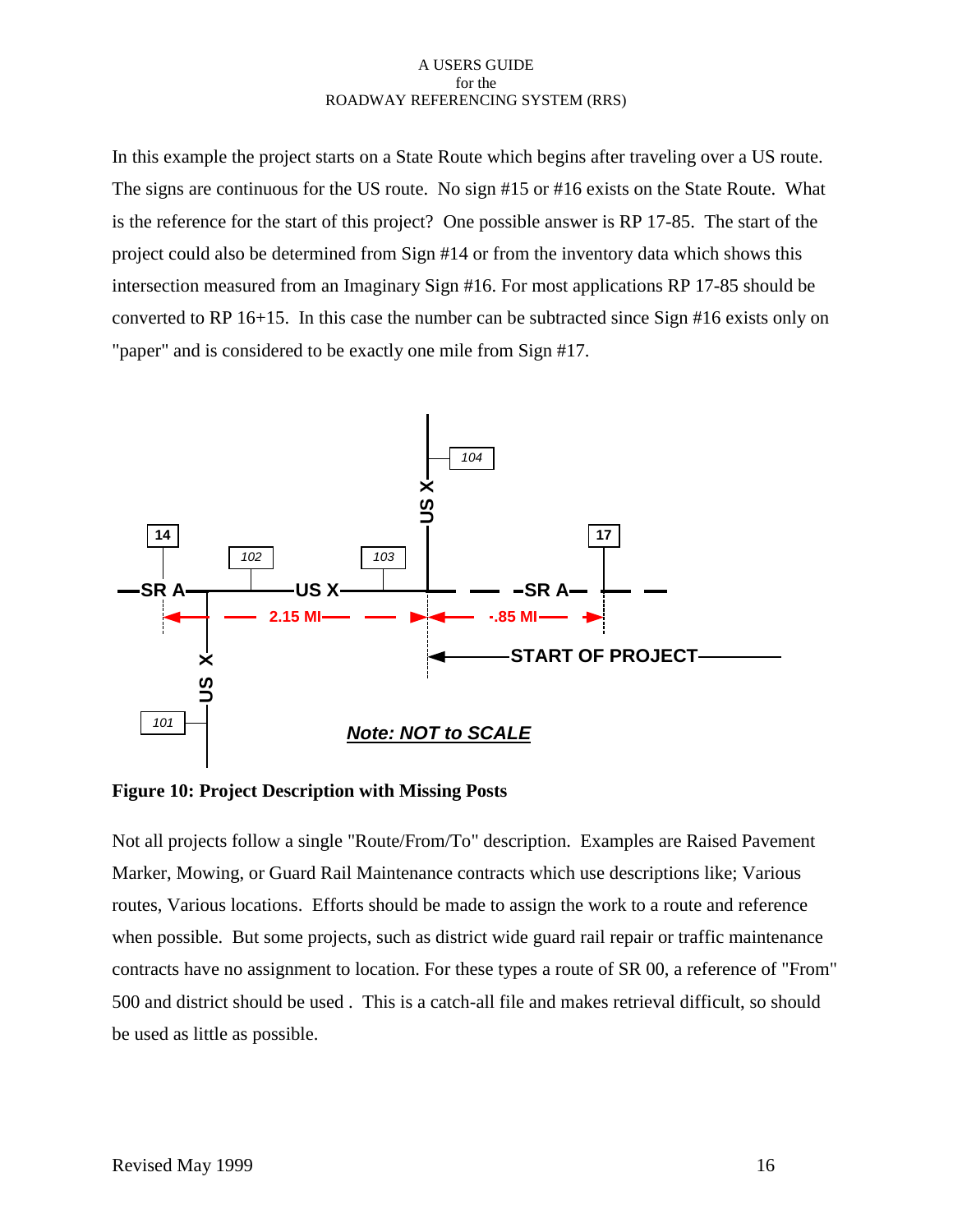# <span id="page-19-0"></span>PROJECTS ON NEW ALIGNMENTS OR NEW ROADS

Projects on completely new alignments or new roads pose a different problem. Generally, these projects do not have anything to reference from since they are new. Stationing is used as the design and construction layout. It must be determined at some time where the survey line intersects an existing route. A statement equating a survey station to the existing Reference Point at that intersection must be shown on the project. Then a Reference Point of 900 is assigned this location on the new alignment. Subsequent projects from this one point can then be referenced using the project length and the 900 reference starting point for the location reference. Final Reference Signs can be determined when the road is completed. The use of the 900 series on the new alignment is necessary since the new alignment has the same route name as a portion of existing highway. Until the old highway is abandoned, or renamed the 900 series allows



references to be made on the new road.

# **Figure 11: Numbering of New Road or Alignment**

Details in project designs, such as typical sections within resurface contracts, should use the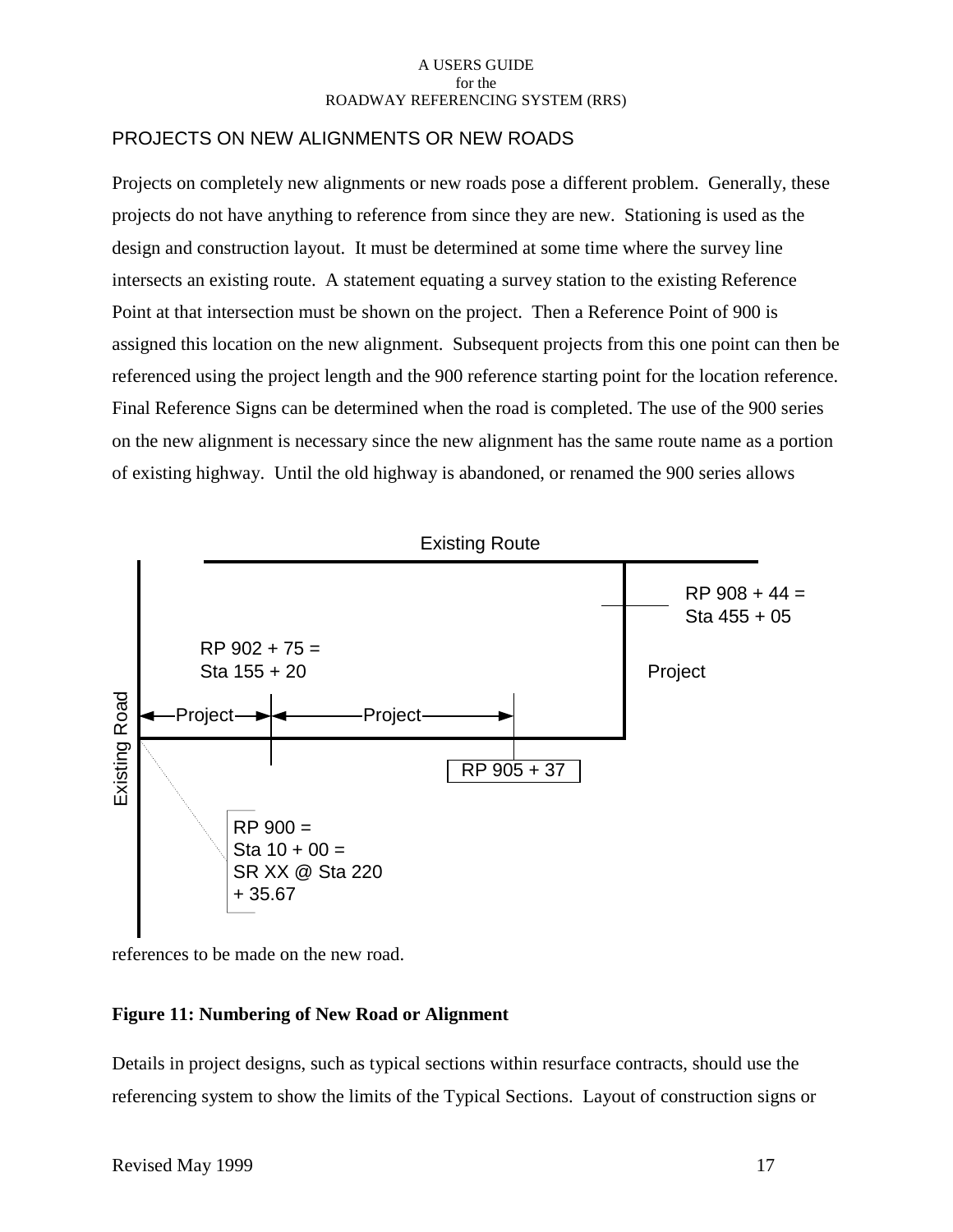<span id="page-20-0"></span>wedging limits can also use the referencing system. A detail which does not need precision, but general accuracy is desired, can use the system and is encouraged. By using the system for typical sections, ease in maintaining pavement structure history is enhanced. Also, details such as Deflection tests or pavement cores taken prior to the project can be located easier.

# *OTHER USES*

Project descriptions are not the only application of the Referencing system. One desirable use is for permit applications for drives and cut permits. The system allows for consistent location on the road both current and historically of work activities done by non-highway operations. The same rules and procedures would apply where all information should be filed using the "Route/From/To" format. This application may need direction or right & left information in the format.

Testing locations for cores, samples, or deflection should also use the referencing system. The locations of such test results can be referenced to later project development locations easier and with more certainty.

Surface condition information will be taken and recorded using the referencing system. This will allow repeated measurement of the same location on the road over time. With roughness, condition, and contract information tied to historically constant locations, retrieval of information is simplified. Also, the location of the piece of road the numbers are supposed to represent can be found and checked.

Another use which may have possibility is in the video logging being done. The sign will help locate features of interest. If a feature's reference and plus is known the sign in the picture can help locate the information. Further refinements of this are possible.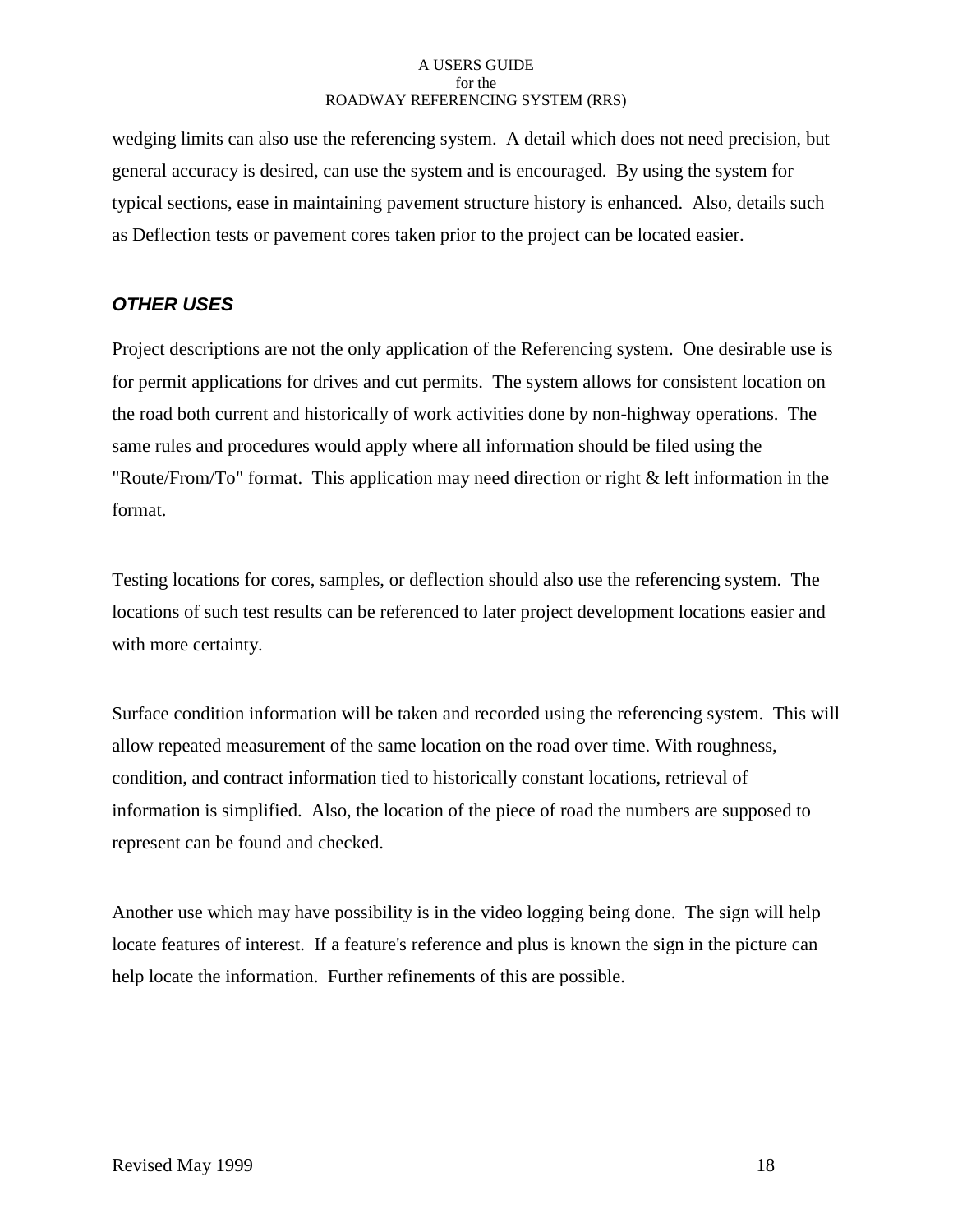Information on maintenance activities can be recorded using the signs along with the maintenance section, for more precise details of daily work activities. Maintenance sections are linked to the Referencing system.

Accident information and locations can use the System. Coordination with law enforcement people is needed to make them aware of the possibility and for proper reporting.

Information and Inventory expansion must use the referencing system. If inventories for pipe structures, guard rail, bill boards or RR crossings exist or are built in the future, the system provides a link for others to use the information if the need arises. Drainage structure inventories are an area of need for which the system can be used both locally and state wide. The current sign inventory can inventory the reference signs like any other sign and provide the link for the referencing system to other existing inventories which may use the no-passing zone log.

The reference sign is a visible reminder of the established method of referencing locations on the highway transportation network. The signs provide clear indications for referencing data collected in the field. As information is collected whether from INDOT, Police, or motorists, the sign is easily available and a reminder for locating and communicating uniform positions on the roads. Location in the field of specific road elements (such as county road intersections, bridges, pipes, and so forth) will be made clearer. Translation of inconsistent descriptions to consistent locations will not be needed.

The Roadway Referencing system sign represents a concerted effort by the Department to expand our knowledge base and unify our management procedures. To derive the maximum benefits, the Roadway Referencing system must be used and the highway population, law enforcement agencies, and highway user groups must be educated to its function and potential uses. Each department should examine its information needs and evaluate how the Roadway Referencing system can be used for communicating information. Contact Roadway Management for coordination and assistance in using or developing applications of the System.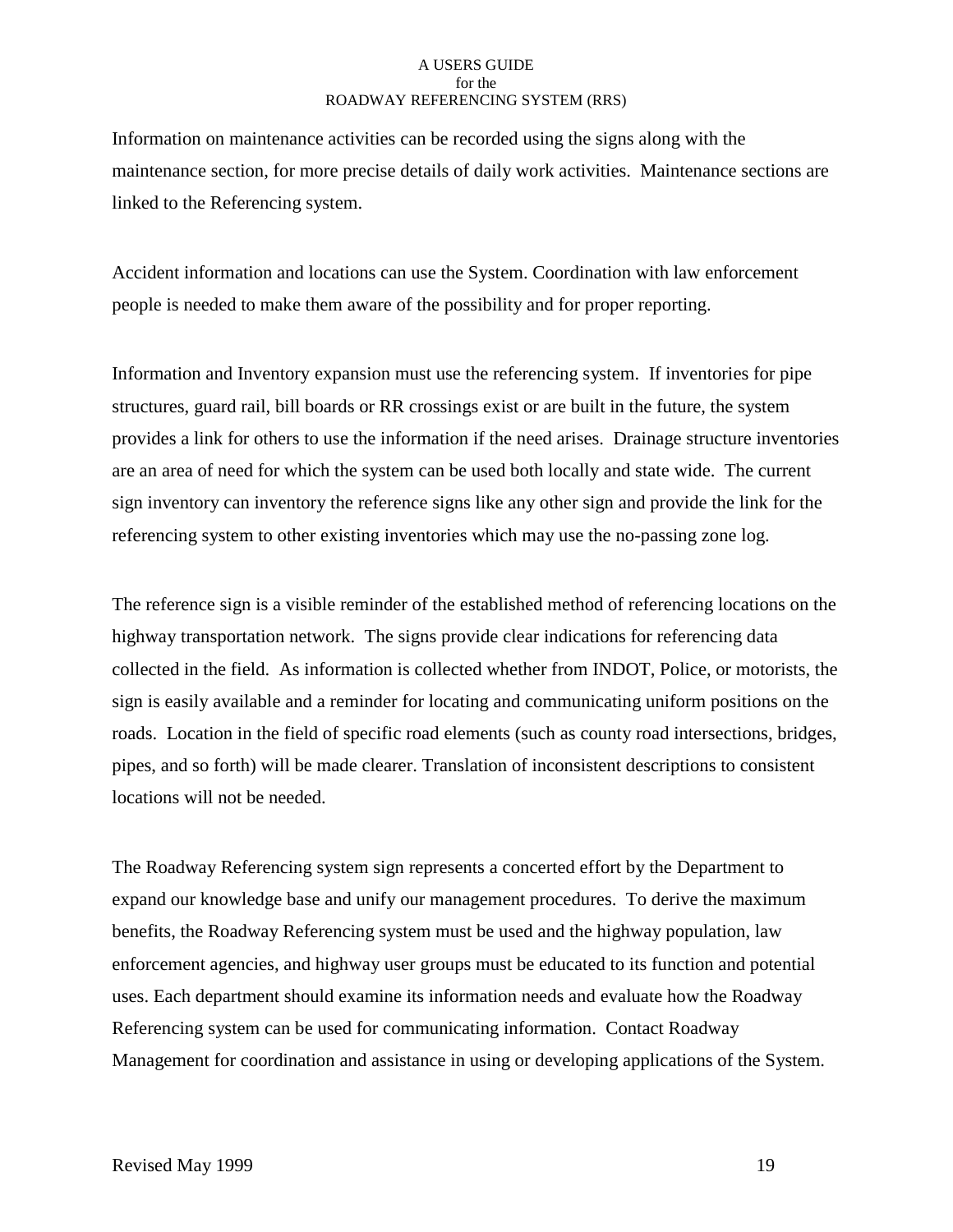# <span id="page-22-0"></span>**APPENDIX**

# *SIGN PLACEMENT*

Reference signs, except on the Interstate which will remain the same, shall be horizontal panels having overall dimensions of 6 inch by 12 inch with 3 inch white numerals on a blue background with a  $1/2$  inch white border. The sign shall be fabricated in accordance with INDOT Standard Specifications. The sign shall be made with reflective sheeting Type II (encapsulated lens). The sign shall be mounted on a Type "A" flanged channel post and fastened per INDOT Standard Specifications.

Signs should be erected on a separate mounting. The erection location should be in a protected area (to avoid being damaged) on the right side (looking in the ascending direction) with the sign face parallel to the road. In urban areas, the signs can be correctly placed on existing supports used for other purposes, such as traffic signals, or other existing INDOT hardware.

The sign should be mounted so that the bottom of the sign is approximately 4 feet above the near edge of pavement. The height of the post may vary in urban locations. More than 4 feet is needed along sidewalks or areas of pedestrian traffic. The post shall be driven a minimum of 2'- 6" into the ground. The sign shall be placed not less than 6 feet outside the outer edge of the shoulder or face of curb. Other pluses, such as at the R/W or fence line should be considered on roads with narrower Right-of-ways. Each road must be evaluated for the best offset position to avoid mowers, ditches or embankments and remain visible. Effort should be made to place the signs at a consistent offset for the given section. The sign should be immediately behind guard rail if present. The sign should also be in line with any run of delineators as may exist.

When a sign cannot be erected in its correct mileage location, it may be moved in either direction to the closest feasible point to the true location. This location must be recorded in the Road Reference file.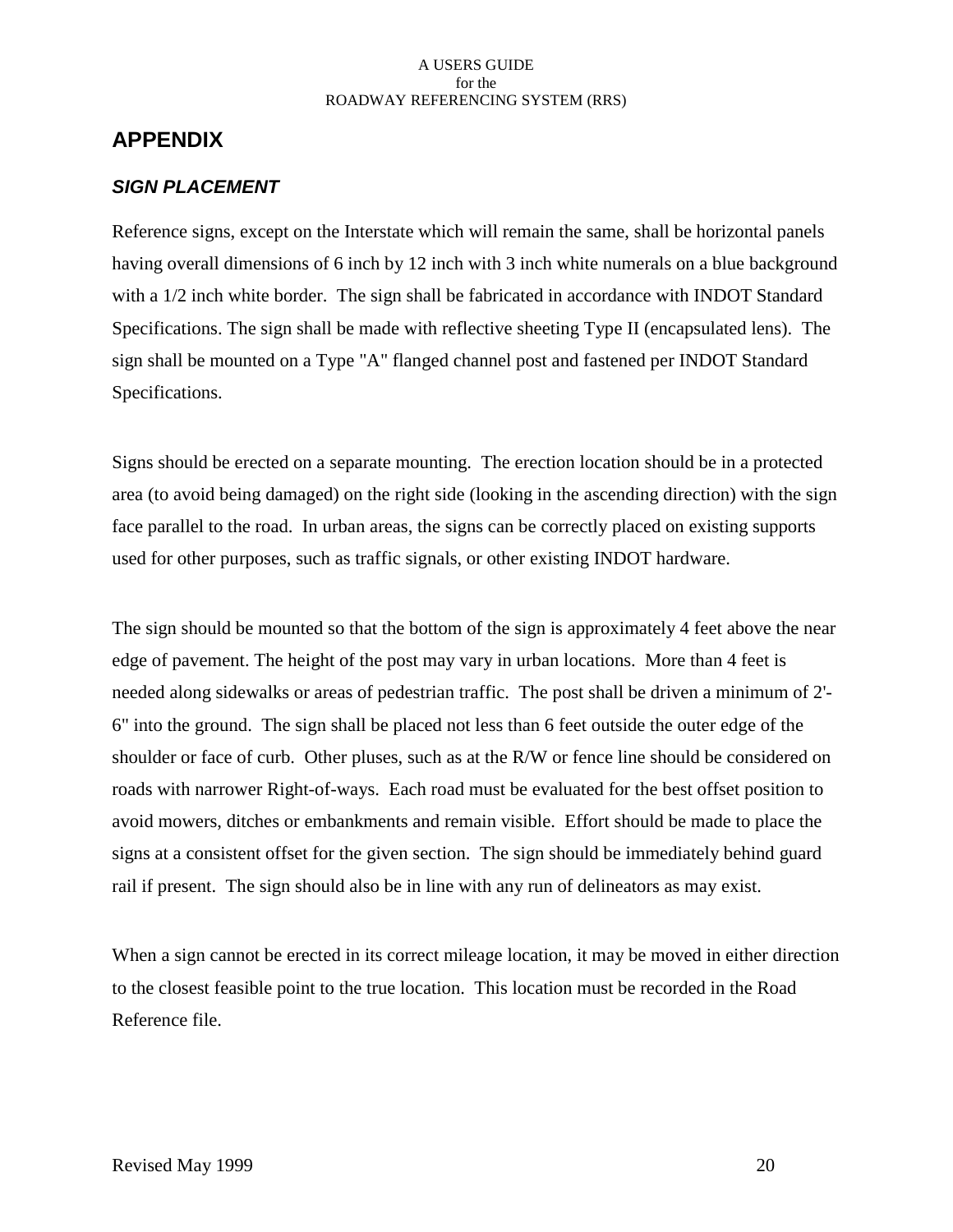On four (4) lane or greater highways (divided and undivided), distance determination shall be made from northbound and eastbound lanes for the purposes of setting the signs. The signs for southbound and westbound lanes shall be set at locations directly opposite.

 With travel-over routes (two routes on the same road), continuity shall be established for only one of the routes. The reference signs are located for the major through route as designated in the Road Inventory file. The major through route is generally defined as Interstate over U.S., U.S. over State Road, and the smaller numbered over other when the two routes are of the same type (in most cases). The route without reference sign continuity has the first sign past the travelover area reflects the distance along that route as if the travel-over did not exist. (Route plaques are added to the post on the travel-over section for clarity when needed to show to which route the reference signs belong.) (See example page 19)

On one-way pairs in cities the signs are placed on both of the one way streets. The consecutive signs are placed in 1 mile increments from the last sign on the two-way section for the street in the ascending direction. The first sign past the one-way pair is located in its correct location based on the Road Inventory as any other reference would be. From this first sign past the oneway pair the direction of travel is reversed and the signs on the descending direction street are placed in one mile increments from this sign in descending order. (See example page 20).

Discontinuous routes (routes which end within the state and start again some distance away and are not connected) are measured and marked as any route for the first segment. The second segment, where the route starts elsewhere in the state, begins with referencing at the reference number where the first segment ended plus 0.01 mile. This makes the end of the first segment reference point  $XX+XX$  and the start of the second segment  $XX+XX + 0.01$  mile. This makes each reference name on the road unique. A sign is not placed on the second segment until the whole mileage point occurs, however. (See example page 21)

A roadway section that is under construction and/or not yet open to traffic, for purposes of measurement and reference sign placement, will be treated as continuous with the roadway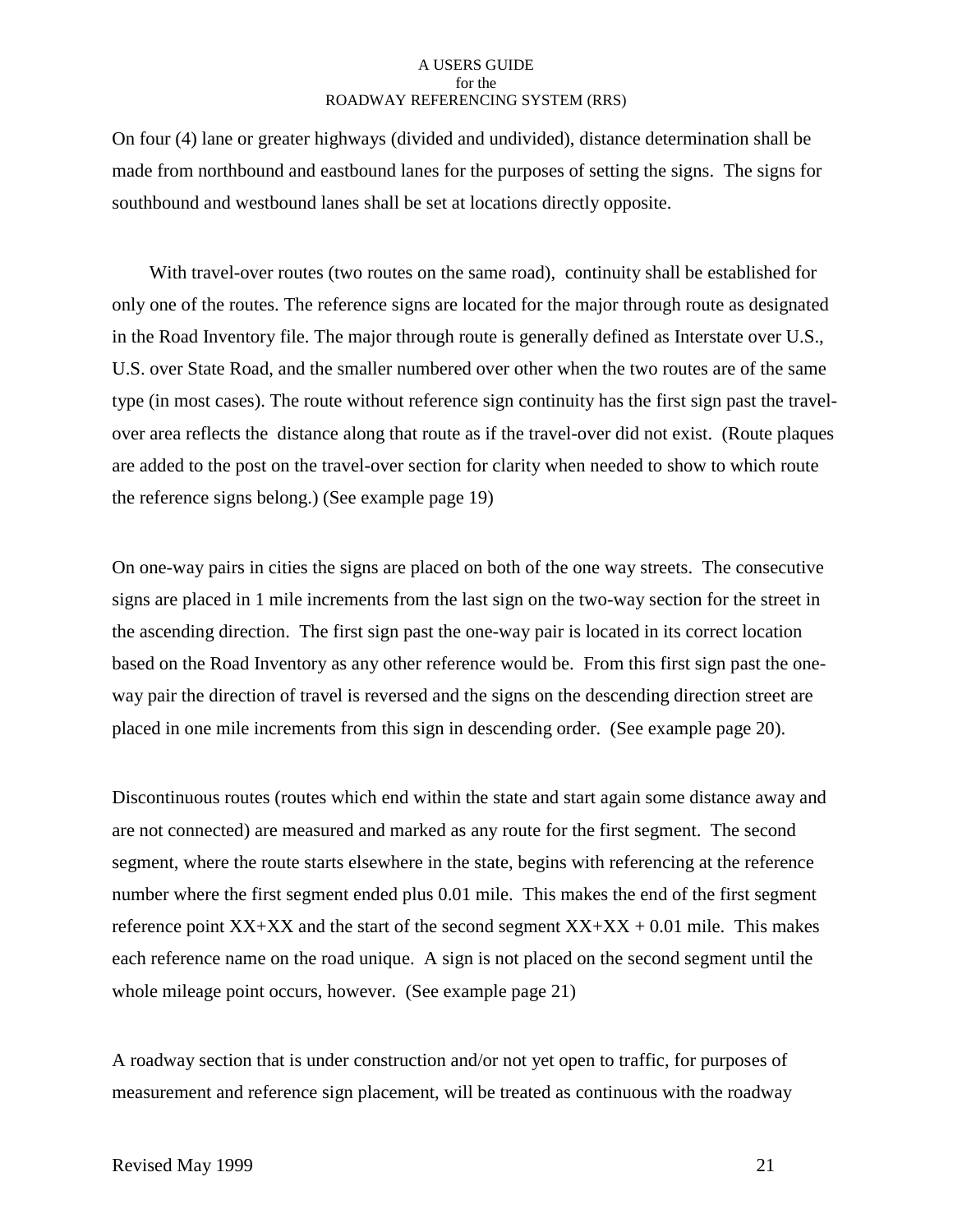portion in existence and ascending reference signs established accordingly. Contact Roadway Management for assistance.

Future roadway construction, such as new alignments, bypasses, or abandonment will change the length of portions of the route. A means of referencing the new roadway section is needed. The signs within the affected section will be adjusted to cover the new distance. In other words, a pair of signs originally placed 1.00 mile apart on the old road may be relocated so as to be 1.10 miles apart on the new. Ascending signs past the affected section will not require relocation nor renumbering. New entries into the Reference File will establish a new, revised record of the actual mileage and location of the relocated reference sign's number. The old road will be abandoned or renamed. (Remember, a feature of the Roadway Referencing system is the signs are references only and do not reflect the exact mileage. The number on the sign is the name of a known location. When a reference sign number on the road is used, the location is known and can be converted to actual mileage.) (See example on page 22).

Placement of signs at bridges is shown on pages 23 through 26. Each bridge has a reference sign. The route with state jurisdiction which travels over the bridge deck is the route and sign reference to be used. Bridges such as county roads over the interstate are referenced on the interstate. But a state road over the interstate is referenced on the state road. Bridges such as twins on the interstate have a letter for the direction of travel to differentiate the two structures at the same location and with the same basic structure number.

Bridges on ramps are referenced from the approximate mainline reference location and may carry the letter "R" to differentiate these from mainline structures. Only one double- faced sign is placed on two lane roads per structure. On multi-lane roads a sign in each travel direction is placed. See the diagrams for more details.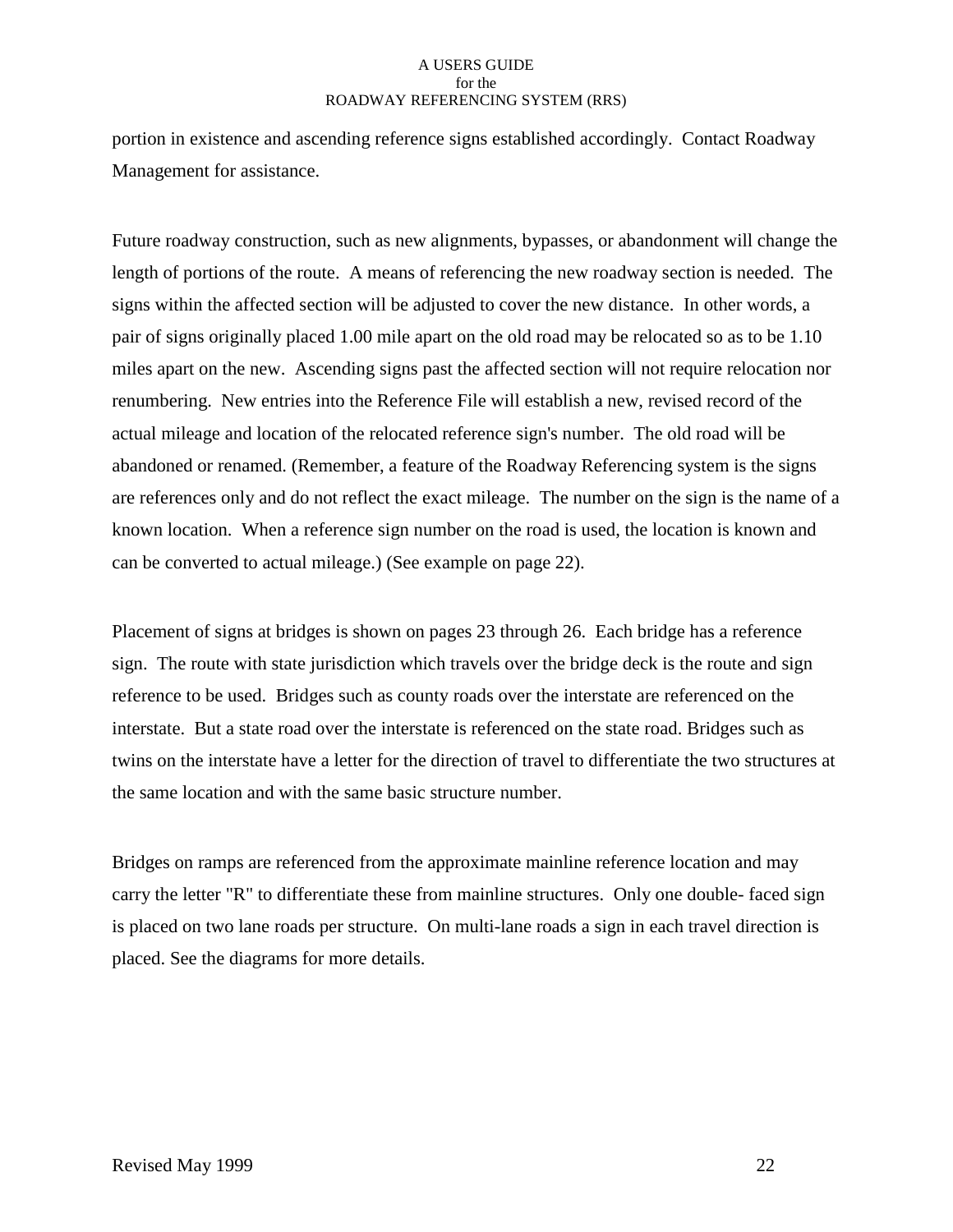<span id="page-25-0"></span>

**Figure 12: Detail of Travel Over Routes**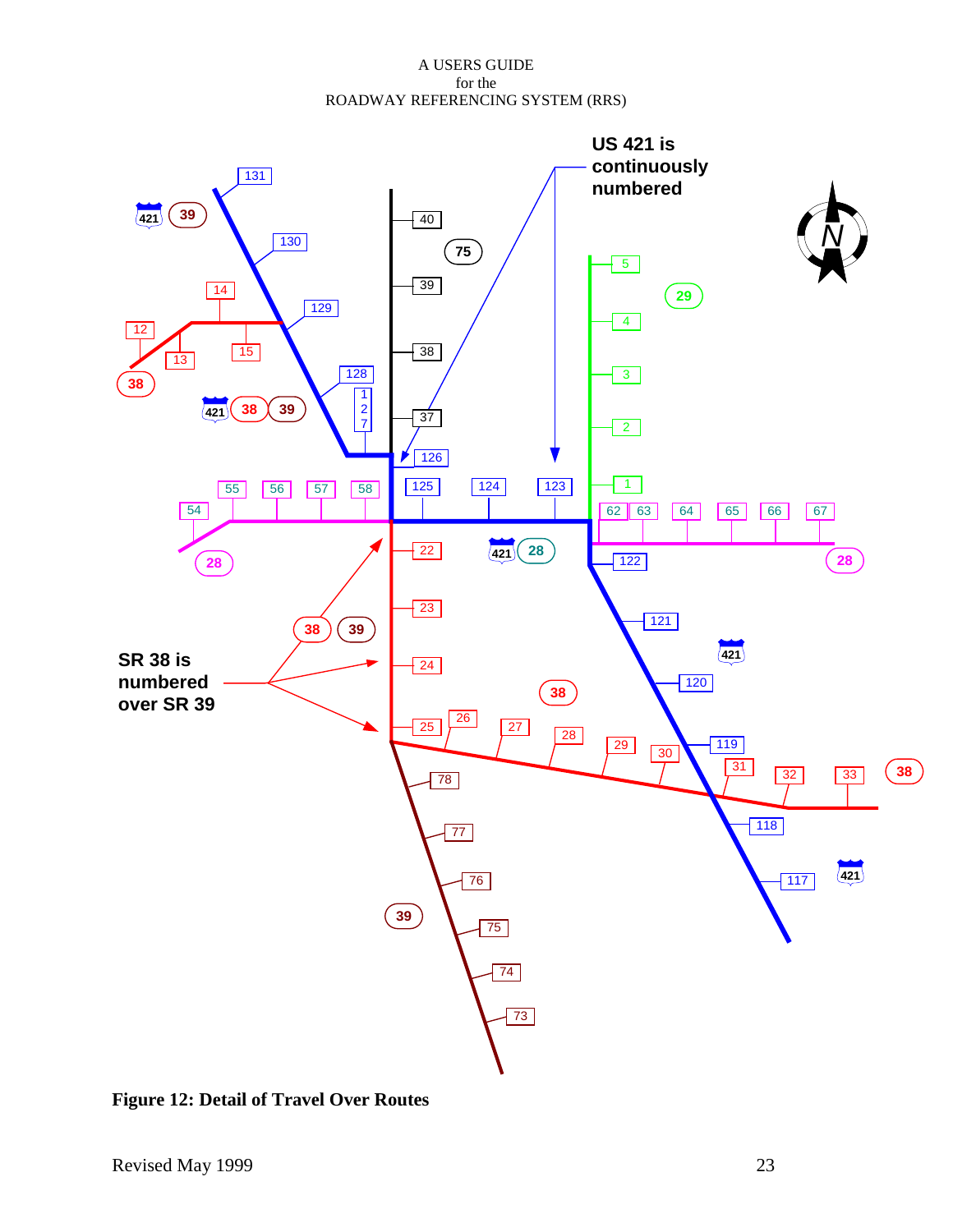<span id="page-26-0"></span>

Revised May 1999 24 **Figure 13: Detail of One - Way pair**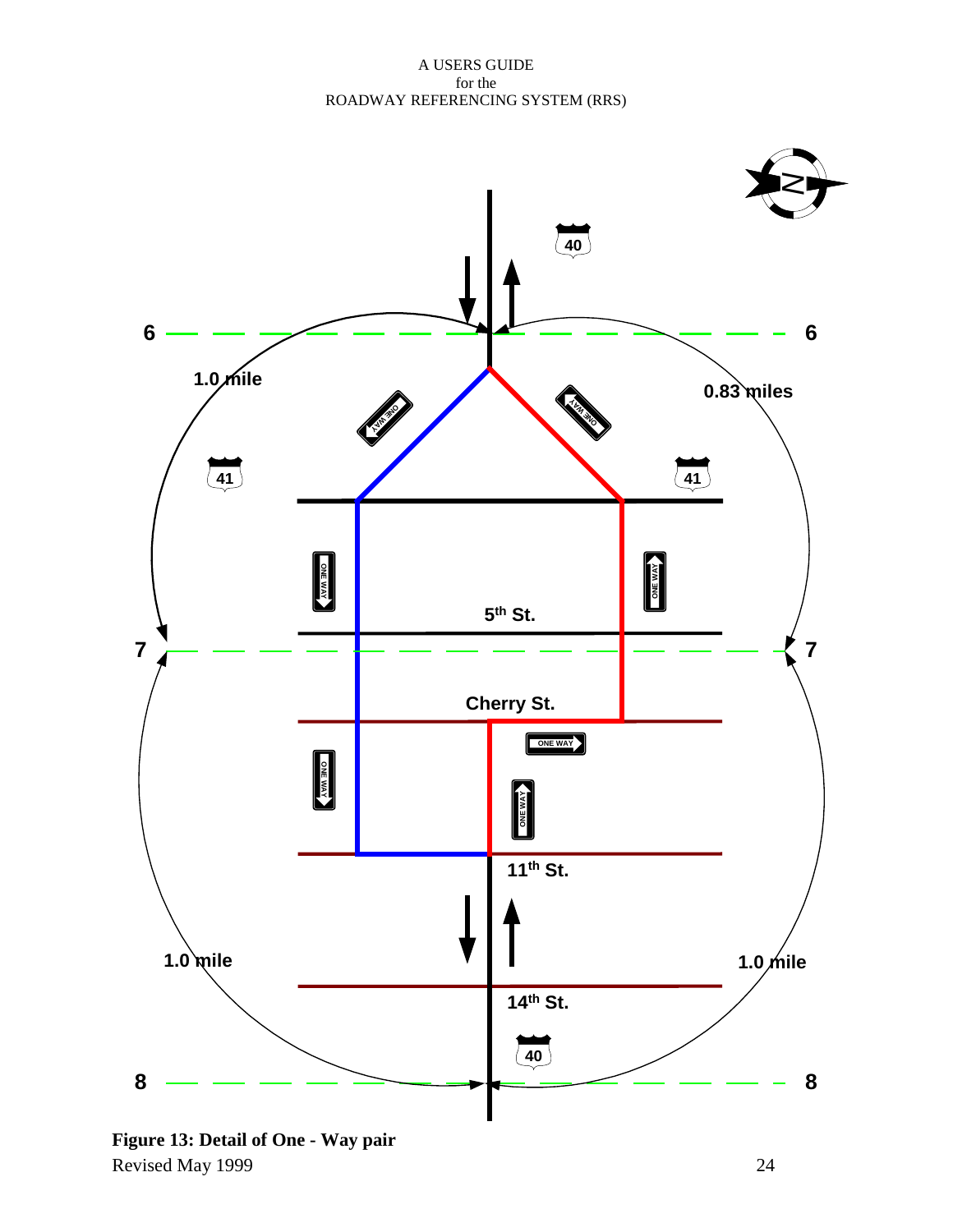<span id="page-27-0"></span>

**Figure 14: Detail Discontinuous Routes**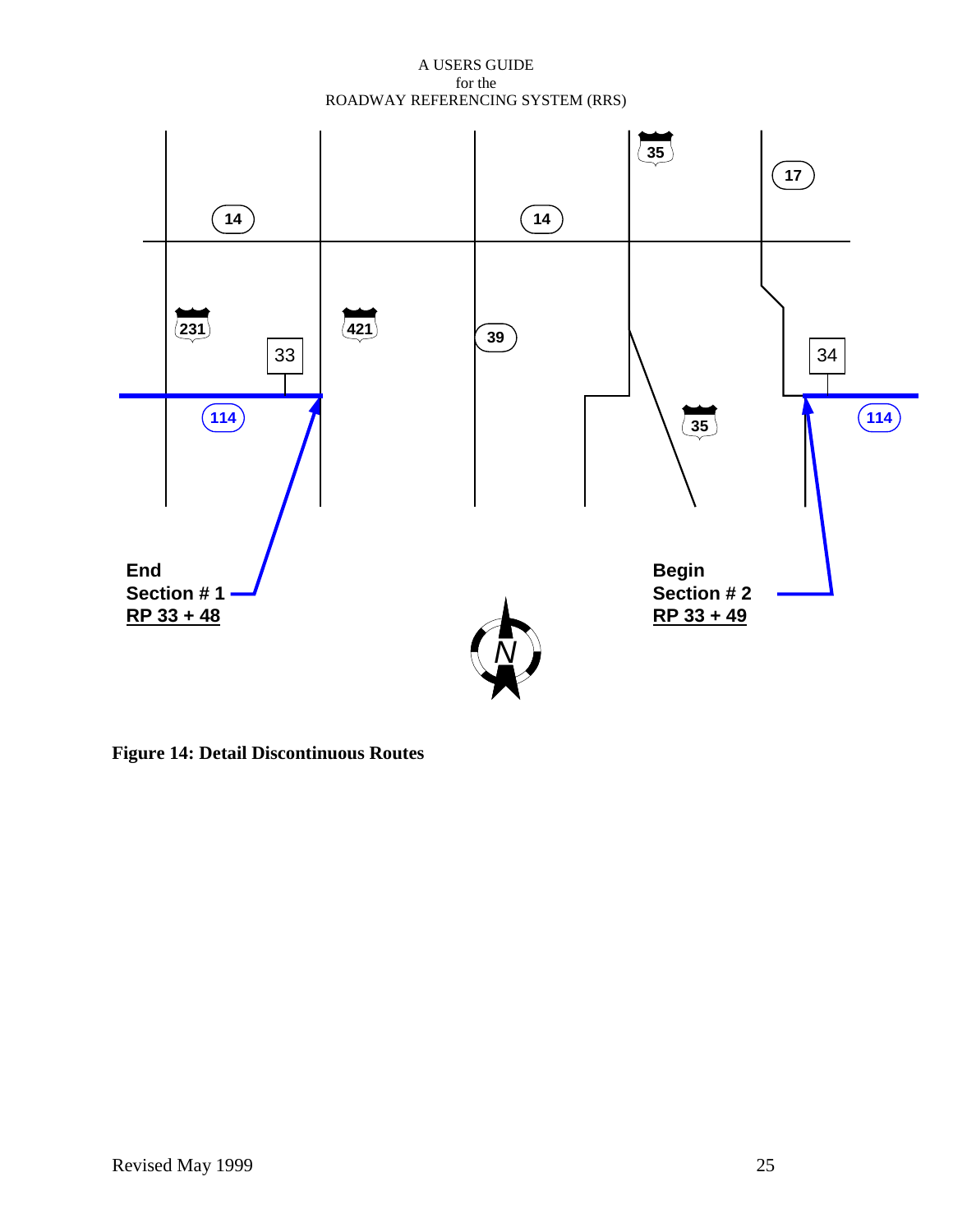<span id="page-28-0"></span>

**Figure 15: Detail New Alignment**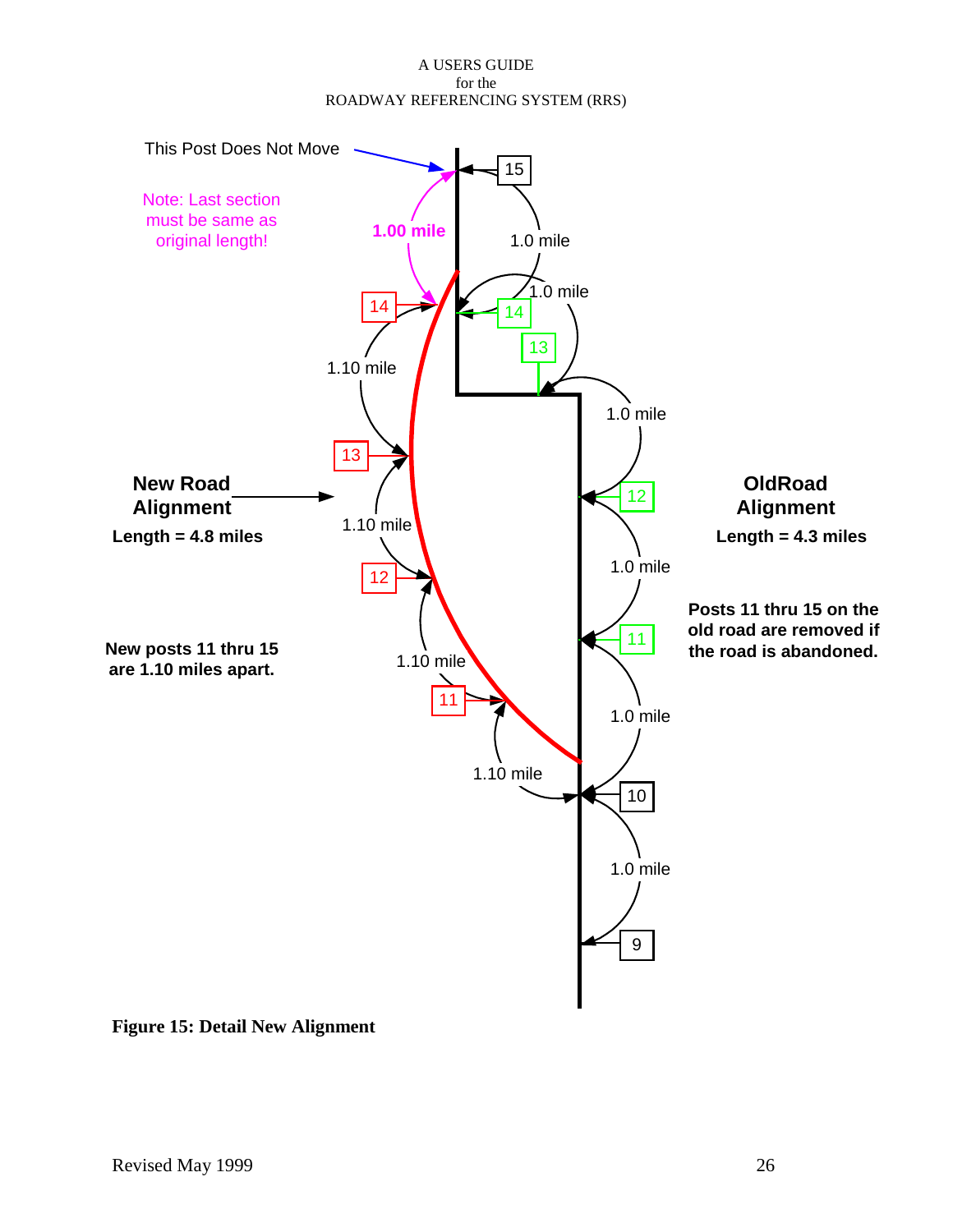<span id="page-29-0"></span>

**Figure 16: Detail Bridge Referencing**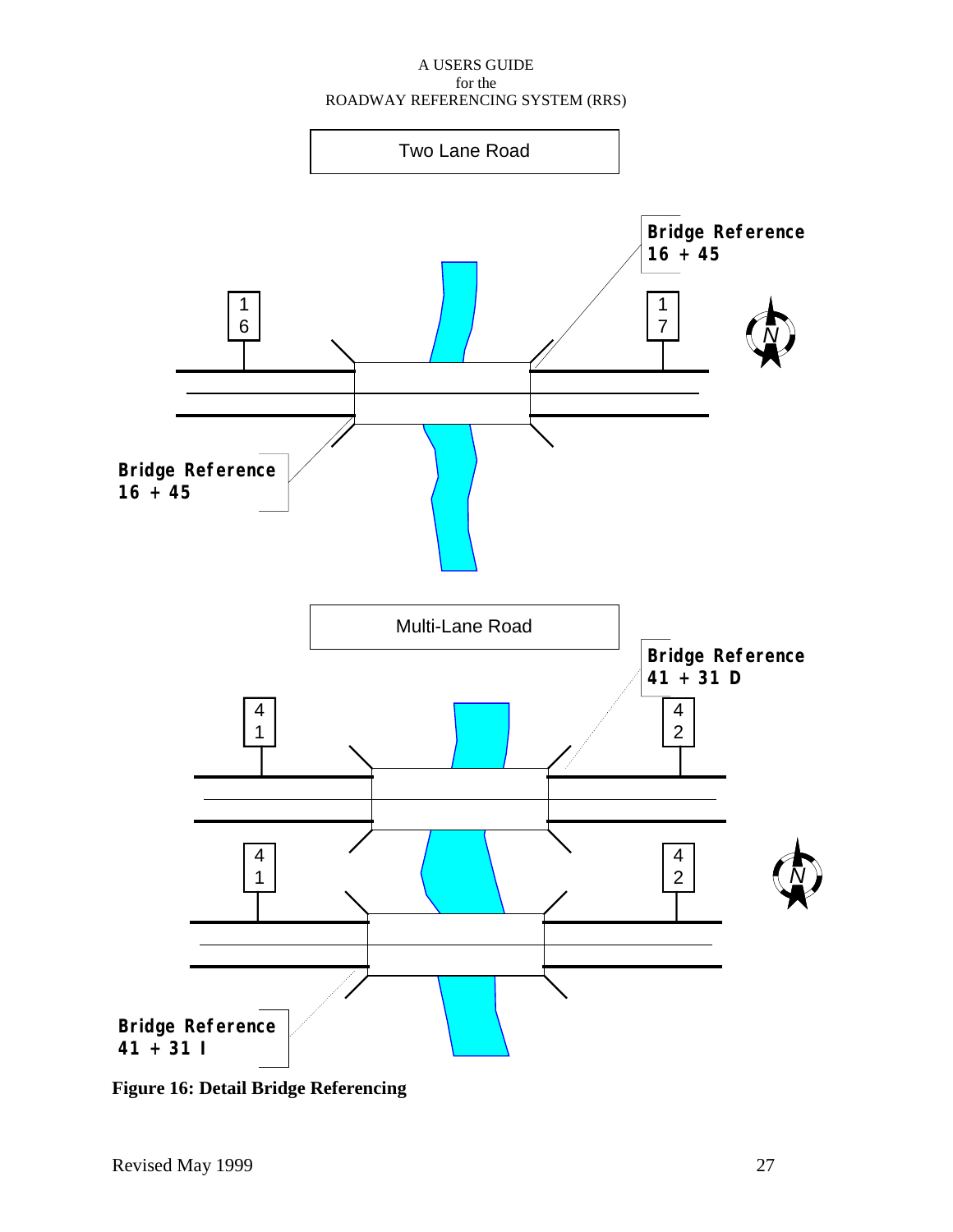<span id="page-30-0"></span>

Revised May 1999 28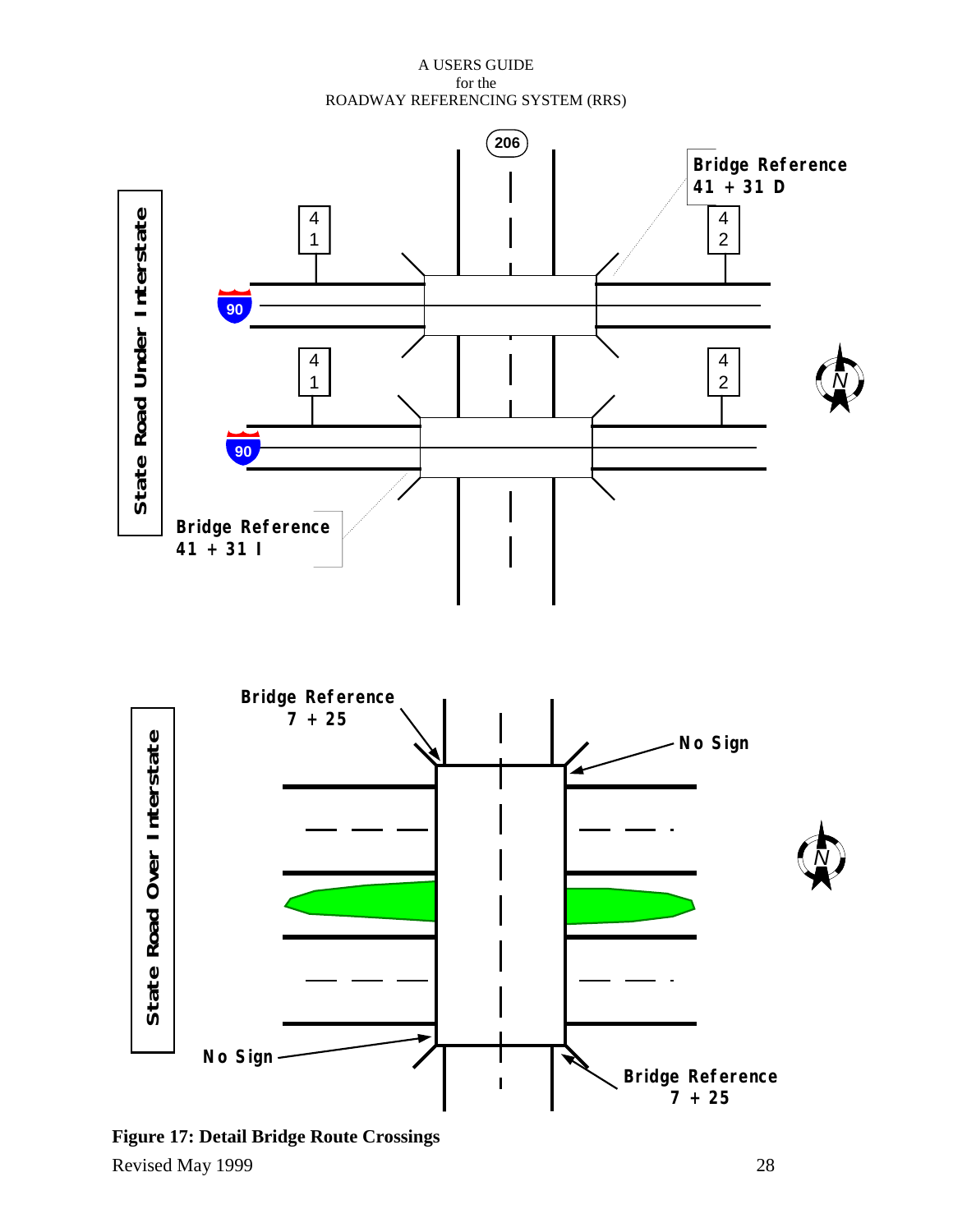<span id="page-31-0"></span>

**Figure 18: Detail Multiple Structures Same Location**